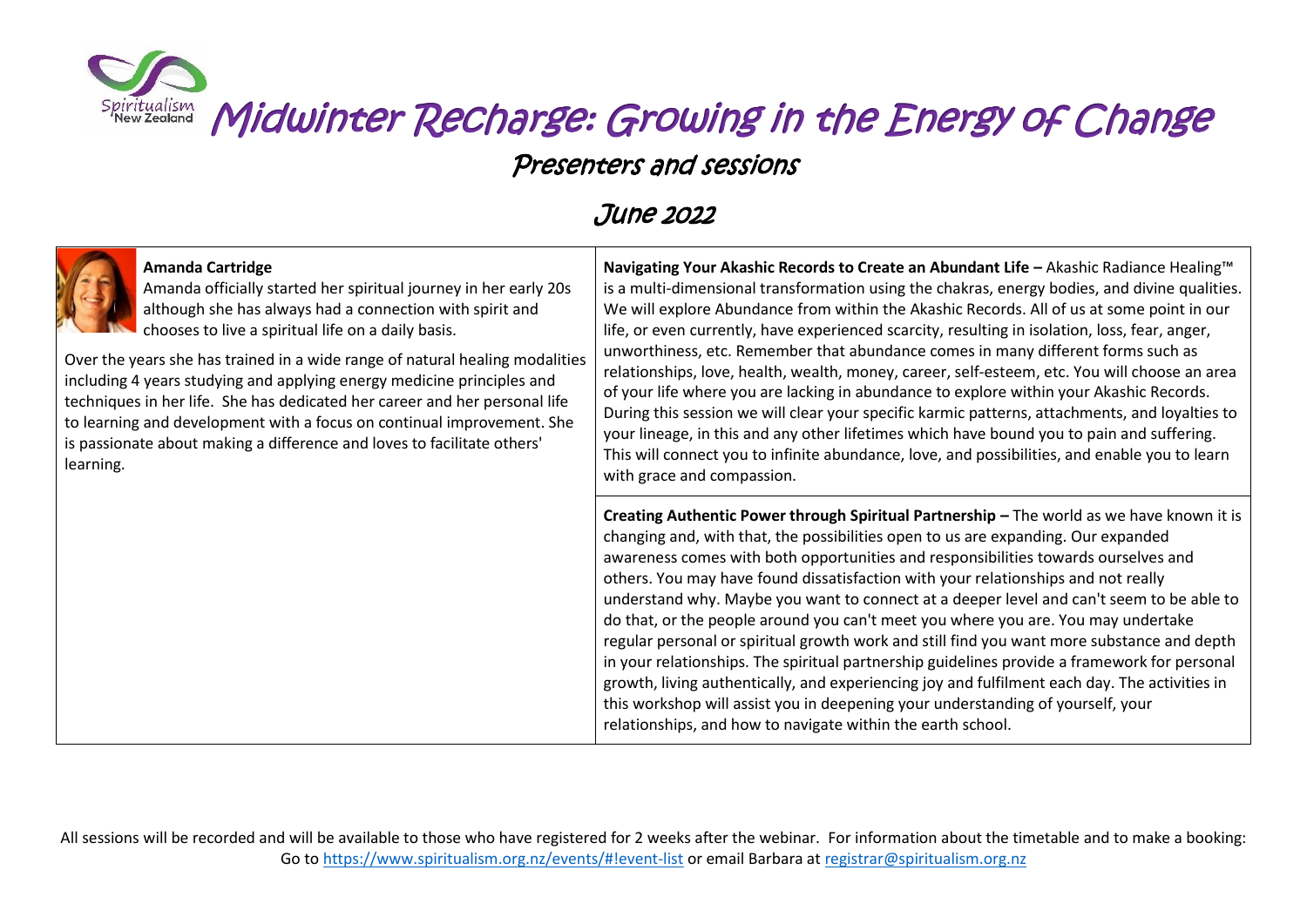

#### **Angela Longley**

I live in Christchurch and started my development with New Age philosophies when I moved to Hamilton, and my formal training and adventure into mediumship started.

When I returned to Christchurch I committed to regularly demonstrating and tutoring in our circuit of churches, and also private venues. I am a spiritual teacher / mentor, healer, intuitive coach, run workshops at United Spiritualists of Aotearoa (previously The Spiritualist Church of New Zealand (Christchurch)) as well as public venues. Most of my training has come from tutors at Arthur Findlay College and SNU trainers. I believe in continuing self-development to assist me and others I share my knowledge with.

All my courses are taught locally and on Zoom. Contact Angela on 027 746 7727 or emai[l angelamaylongley@outlook.co.nz](mailto:angelamaylongley@outlook.co.nz)

**Spiritual GPS 1: Soulcraft of Us as Individuals –**This roadmap uses tools and techniques of mindfulness, and awareness of Self expanding into the spiritualisation of Self. Break unhelpful patterns of anxiety; stress and exhaustion currently being a challenge at this point of time. This starts our journey of soul initiation for wholeness and self-healing in a fragmented world.

- Wake up to the Autopilot in action and reclaim your life.
- Practical exercises to clear unhelpful patterns.
- Combine spiritualising your Self with Higher beings.

We live in a frantic world at this point, so practising over time with commitment, kindness, compassion, all being qualities of the Love revolution we are now living in, will help you. Rediscover your true self lies within you and combine this with spiritualization of the self through the use of tools and techniques, to enlarge your skills in our changing world as it finds a new normal.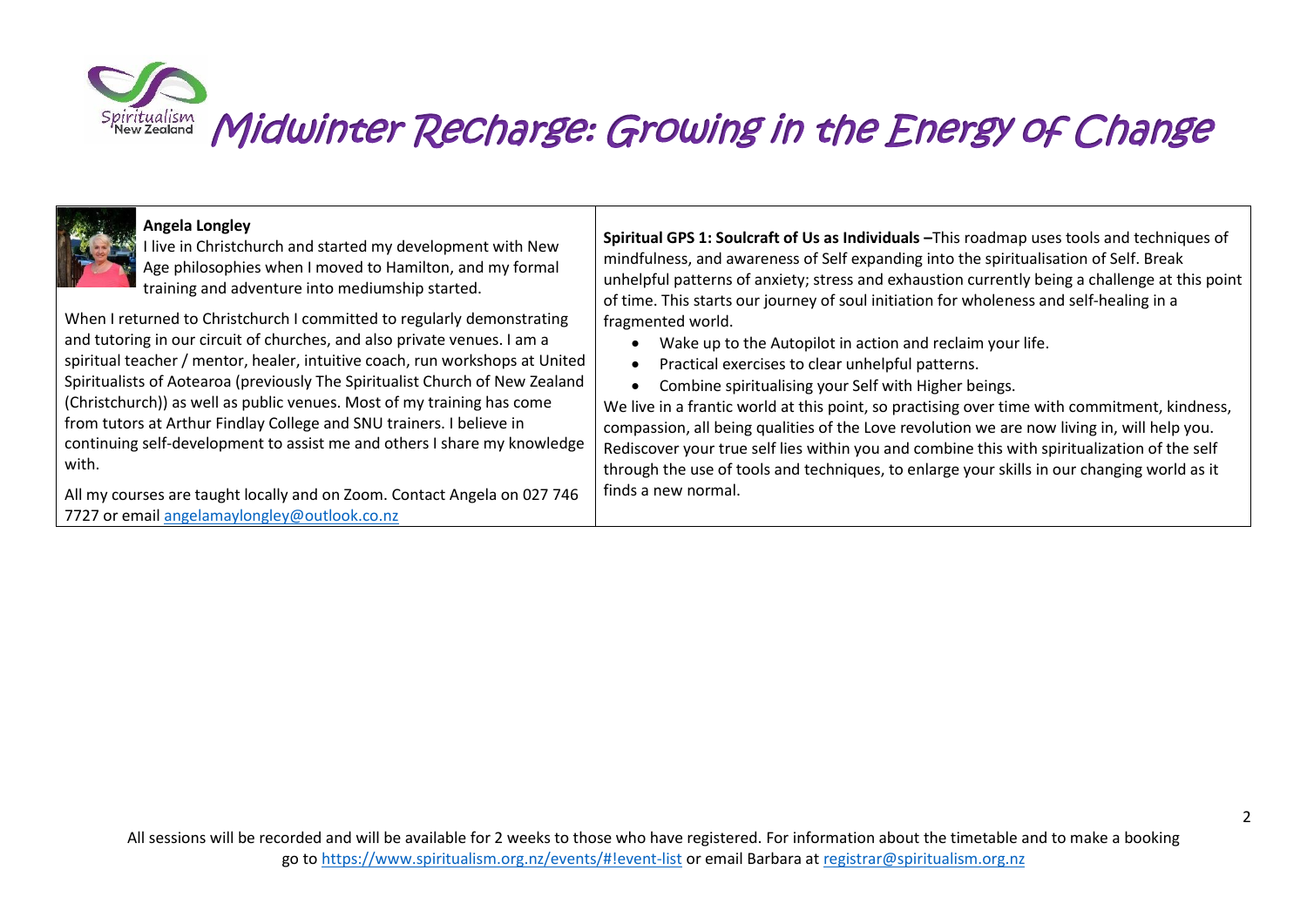## Midwinter Recharge: Growing in the Energy of Change Spiritualism

| Angela Longley                                                                                                           | Spiritual GPS 2: Soulcraft of the Heart - Our soul works with and through our 4 body                                                                                                                                                                                                                                                                                                                                                                                                                                                                   |
|--------------------------------------------------------------------------------------------------------------------------|--------------------------------------------------------------------------------------------------------------------------------------------------------------------------------------------------------------------------------------------------------------------------------------------------------------------------------------------------------------------------------------------------------------------------------------------------------------------------------------------------------------------------------------------------------|
| live in Christchurch and started my development with New                                                                 | system, 3 minds, our heart, Spirit Team, and Higher Beings of Light. Awakening your 3 heart                                                                                                                                                                                                                                                                                                                                                                                                                                                            |
| Age philosophies when I moved to Hamilton, and my formal                                                                 | centres is a transformative journey to open the gifts for your soul inspired daily life and lets                                                                                                                                                                                                                                                                                                                                                                                                                                                       |
| training and adventure into mediumship started.                                                                          | you become the Lighthouse for humankind, and all other sentient and non-sentient beings                                                                                                                                                                                                                                                                                                                                                                                                                                                                |
| When I returned to Christchurch I committed to regularly demonstrating                                                   | on our planet. Your Light shines into the universe transforming and connecting to higher                                                                                                                                                                                                                                                                                                                                                                                                                                                               |
| and tutoring in our circuit of churches, and also private venues. I am a                                                 | realms of Beings bringing about lasting positive change for all.                                                                                                                                                                                                                                                                                                                                                                                                                                                                                       |
| spiritual teacher / mentor, healer, intuitive coach, run workshops at United                                             | Who am I and why am I here?                                                                                                                                                                                                                                                                                                                                                                                                                                                                                                                            |
| Spiritualists of Aotearoa (previously The Spiritualist Church of New Zealand                                             | Soul fusion with your goals.                                                                                                                                                                                                                                                                                                                                                                                                                                                                                                                           |
| (Christchurch)) as well as public venues. Most of my training has come                                                   | Awaken 3 heart centres.                                                                                                                                                                                                                                                                                                                                                                                                                                                                                                                                |
| from tutors at Arthur Findlay College and SNU trainers. I believe in                                                     | Your soul has its own goals and soul fusion is bringing in alignment, balance and harmony                                                                                                                                                                                                                                                                                                                                                                                                                                                              |
| continuing self-development to assist me and others I share my knowledge                                                 | for our new goals to be included. We will no longer be living on autopilot but consciously                                                                                                                                                                                                                                                                                                                                                                                                                                                             |
| with.                                                                                                                    | directing our present and future us.                                                                                                                                                                                                                                                                                                                                                                                                                                                                                                                   |
| All my courses are taught locally and on Zoom. Contact Angela on 027 746<br>7727 or email angelamaylongley@outlook.co.nz | Spiritual GPS 3: Soulcraft destination of Unity Consciousness - Delve deeper into 3D, 4D<br>and 5th dimension frequencies as the multidimensional Being we truly are. Currently our<br>world is stuck in fear-based 3D thinking whereas 4D is the transitional zone mastering our<br>emotions so we can live in 5D consciousness of fearlessness. Unity consciousness is a tool of<br>5D to change our personal, local, national, global world. Be the change.<br>Wakeup call of 5th dimension.<br>5D signs you are there.<br>We become the vibration. |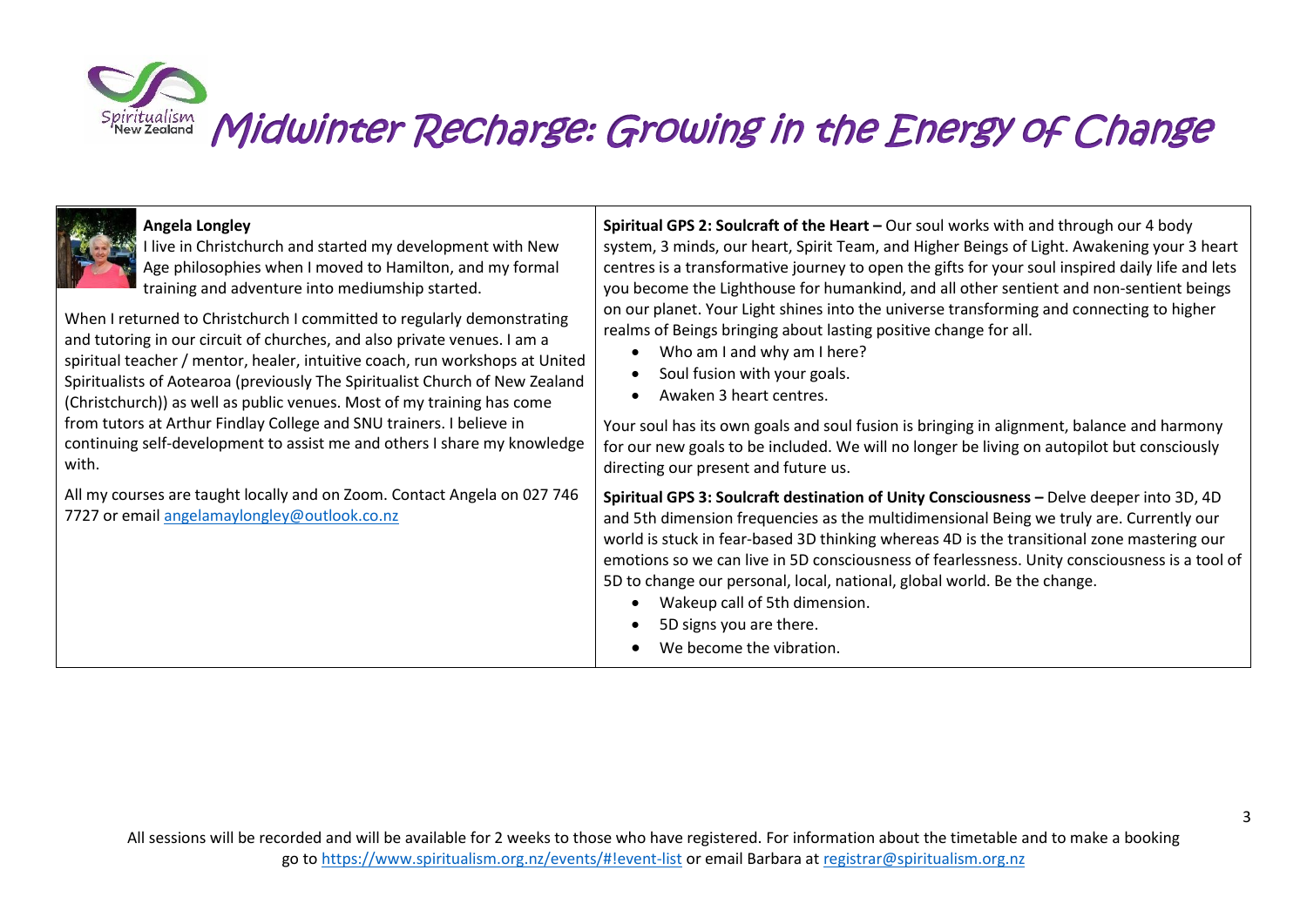

| Angela Rinaldi<br>Angela is passionate about people's healing and well-being and does this through<br>healing, coaching and medium readings. Angela has been communicating with souls,<br>energies, codes and star seeds for more than 40 years.<br>Angela brings different insightful techniques to help you create the life you desire. Angela has<br>developed her therapeutic skills by accessing higher frequencies connected with Universal<br>Light, in the aim of helping you access abundance in every aspect of your life. If you wish to<br>know more about Angela please visit her website: http://SoulSchool1111.co.nz                                                                                                                                                                                                                                                                                                                                                                                                                                                                                                                                                    | Messages from the Spirit World - Have you lost a loved one to suicide,<br>major trauma, accidents, disease or natural death. This workshop is to<br>bring encouragement to those that are struggling with uncertainly<br>about what Spirit World looks like. Communicating with passed on<br>loved ones, getting questions answered and understanding the signs<br>when your loved ones are near. Angela and her spirit team will take<br>each of you across to Spirit World, so the reconnection, love and being<br>in their company will bring you the truth, healing tools and a deeper<br>understanding.                                                                                                                                    |
|----------------------------------------------------------------------------------------------------------------------------------------------------------------------------------------------------------------------------------------------------------------------------------------------------------------------------------------------------------------------------------------------------------------------------------------------------------------------------------------------------------------------------------------------------------------------------------------------------------------------------------------------------------------------------------------------------------------------------------------------------------------------------------------------------------------------------------------------------------------------------------------------------------------------------------------------------------------------------------------------------------------------------------------------------------------------------------------------------------------------------------------------------------------------------------------|-------------------------------------------------------------------------------------------------------------------------------------------------------------------------------------------------------------------------------------------------------------------------------------------------------------------------------------------------------------------------------------------------------------------------------------------------------------------------------------------------------------------------------------------------------------------------------------------------------------------------------------------------------------------------------------------------------------------------------------------------|
| <b>Annette Rundle and Michael Steffensen</b><br>Annette discovered and developed her awareness and understanding of the<br>spiritual aspect of her being, through the Petone Spiritualist Church which she<br>joined in 1996. She found the Spiritualist Philosophy had no dogma, simply a set of Seven<br>Principles, channelled from Spirit that could be applied to life as it unfolded. Along the way<br>Annette has attended and run circles, had workshop involvement, and works on platform giving<br>addresses and clairvoyance at Petone and at other centres. Service to Spirit is a lifetime passion<br>and she always works with personal integrity connected to the highest spiritual energy.<br>Michael is a work in progress and that is what Life on this planet is all about. Progress, moving<br>forward, and evolving. Every day is about change, about stepping into yourself and this is what<br>my aim is physically and spiritually. Teaching through my experience, which includes being<br>Minister at the Petone Spiritualist Church, along with Spiritual Healing Coordinator, Circle<br>Leader, Spiritual Medium - and a Jack of all 'Spiritual Services'. | The Seven Principles: Foundation for Change - This workshop<br>presents the principles that were channelled from Spirit back in 1871.<br>These principles can be used for guidance on our journey through life,<br>particularly in these times of change. They are not directives; they are<br>observations that participants can use as a touchstone or reference<br>point as they make their individual choices on their own life's path.<br>Change is with us in full force at present on the earth plane, we may<br>not know where it will lead, but reference to the principles can help us<br>cope with more confidence. Each person is an individual, and as such<br>will make their own choices through life that they will learn from. |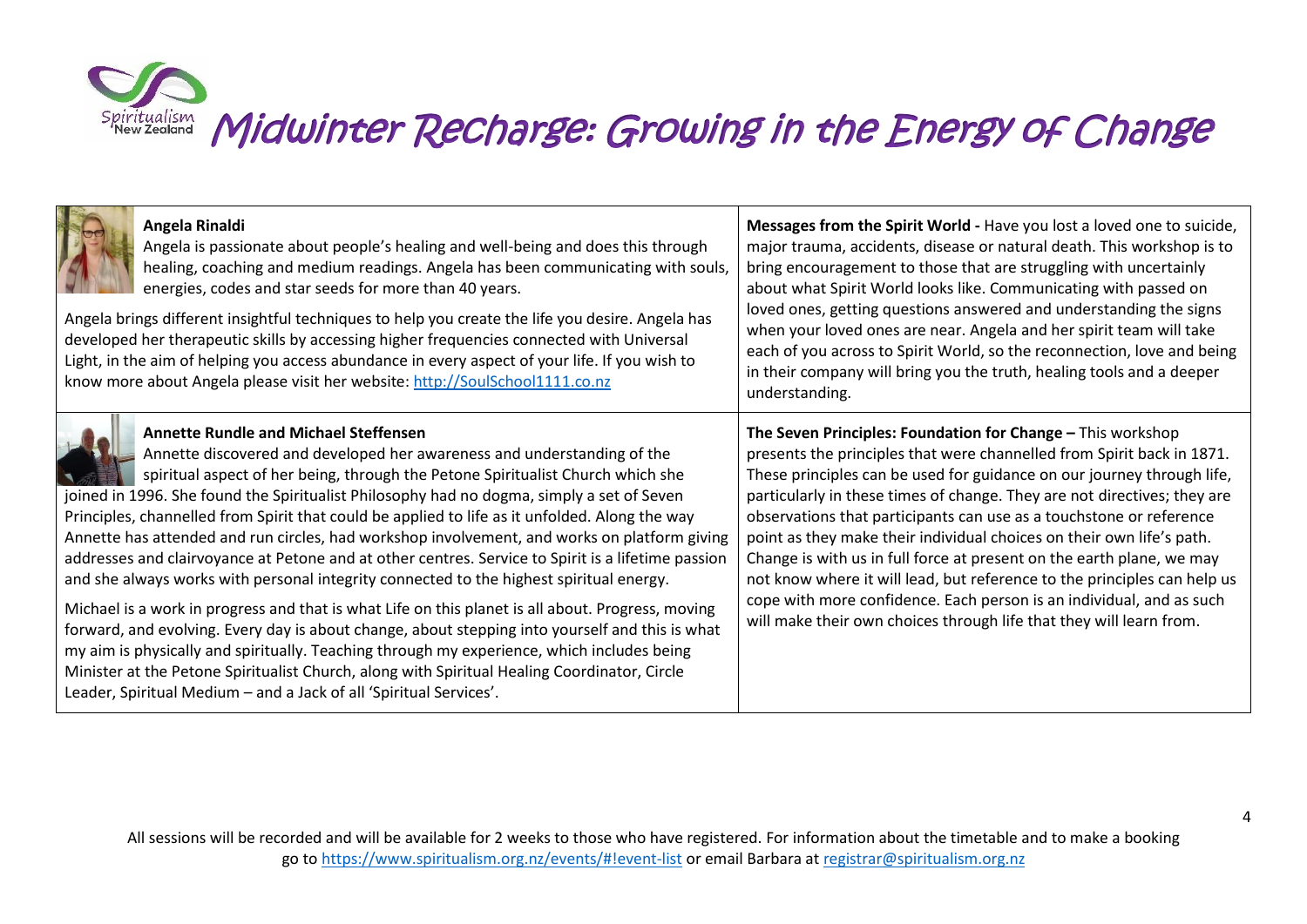| Annwyn Hanham<br>Annwyn is an activator of vibrational frequencies and formulas<br>that impact on the shifting consciousness of Humanity. As a<br>sound master and writer, Annwyn inspires others during this<br>time of accelerated spiritual development on Earth. A published author,<br>her first book describes her personal journey through grief as a powerful<br>catalyst for a 'rude awakening.'<br>Through her son in Spirit, Annwyn learns of Eternal-Universal-Love, and<br>that there is no death or separation. Her second book is nearing<br>completion and features largely around Glastonbury.<br>www.annwynvibe.com                                              | Allowing the Gifts of Change - Annwyn perceives change, even shocking change, as one of<br>the greatest gifts to accelerate our spiritual journeys. Join her as she shares her grounded,<br>humorous, practical wisdom on not merely surviving the changes that are filling our lives at<br>this time, but actually thriving and shining our light! Annwyn's guides support her teachings<br>with channelled Sound Healing of Toning and Light Language to help you embody the<br>vibrational frequencies of allowing change. Audience participation is warmly welcomed and<br>the webinar concludes with a Solstice ceremony to honour our journey through 2022.                 |
|------------------------------------------------------------------------------------------------------------------------------------------------------------------------------------------------------------------------------------------------------------------------------------------------------------------------------------------------------------------------------------------------------------------------------------------------------------------------------------------------------------------------------------------------------------------------------------------------------------------------------------------------------------------------------------|-----------------------------------------------------------------------------------------------------------------------------------------------------------------------------------------------------------------------------------------------------------------------------------------------------------------------------------------------------------------------------------------------------------------------------------------------------------------------------------------------------------------------------------------------------------------------------------------------------------------------------------------------------------------------------------|
| <b>Barbara Hand</b><br>Barbara started her spiritual journey in 1996 when she joined<br>Petone Spiritualist Church. She went on to run workshops and<br>development groups, and was President for six yers. During this<br>time she also coordinated the spiritual centres across Greater<br>Wellington to run various events.<br>Barbara was National Treasurer of The Spiritualist Church of New Zealand<br>and is now the Registrar and Newsletter For Spiritualism New Zealand. In<br>her personal life, Barbara is a partner in Spirit Wings with Diane Thomson.<br>Together they run workshops, development groups, retreats, fairs and the<br>Soul Food Café in Lower Hutt. | Using the Violet Flame - The Violet Flame is one of the most powerful energies available to<br>humanity today. Through a series of meditations, learn how to use it to clear negative<br>energies from yourself, your home, your environment, Mother Earth and our atmosphere.<br>Negative energies don't just relate to those we automatically think of such as anger, fear<br>and sadness. Everything on our earth plane is perfect but many forms of negativity are<br>placed on top of that perfection such as the fungus on plants, the scum on water, the<br>mould on the earth and injuries and illness in ourselves. These also can be released with the<br>Violet Flame. |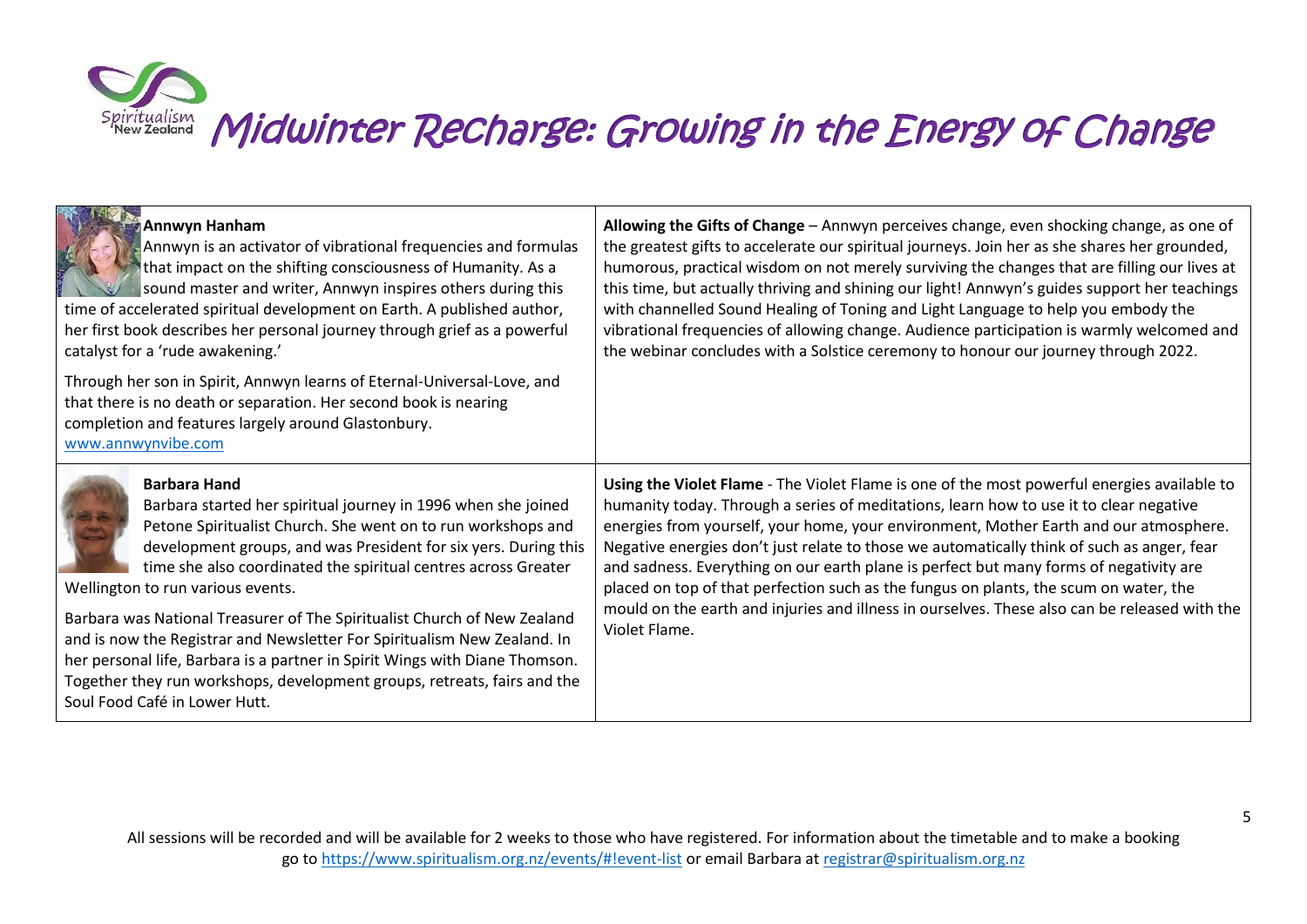|       | <b>Christine Richter</b><br>Christina's passion is to identify and decipher physical,<br>emotional, psychological, and spiritual challenges that<br>contribute to disease. By using astrology, her mission is to be<br>of service, to help identify areas of potential health<br>challenges, and to encourage, support and clarify possible solutions.<br>Christina is a full-time international consulting astrologer, author, teacher                                                                                                                                                             | The Chakra Connection - As spiritual beings in a physical body, we are energetic by nature<br>and this is reflected through our chakra system. We have a total of 144 chakras in the body<br>whose function is to maintain our health and body integrity. The chakra system is directly<br>linked to our physical body and when you understand you become unwell from the outside<br>in, then the chakras take on a whole new meaning in regards to your health. In this talk, I will<br>be taking you through each of the 7 main chakras and how they affect your body, your health<br>and will discuss natural recommendations for each of the chakras.                                                                                                                                                                                                                                                           |
|-------|-----------------------------------------------------------------------------------------------------------------------------------------------------------------------------------------------------------------------------------------------------------------------------------------------------------------------------------------------------------------------------------------------------------------------------------------------------------------------------------------------------------------------------------------------------------------------------------------------------|---------------------------------------------------------------------------------------------------------------------------------------------------------------------------------------------------------------------------------------------------------------------------------------------------------------------------------------------------------------------------------------------------------------------------------------------------------------------------------------------------------------------------------------------------------------------------------------------------------------------------------------------------------------------------------------------------------------------------------------------------------------------------------------------------------------------------------------------------------------------------------------------------------------------|
|       | and global speaker. With over 35 years in mainstream medicine, Christina<br>has attained qualifications in Ayurveda, metaphysics, herbalism, stress<br>management, colour therapy and Astrology, making her an authority in<br>her field. Guiding people to self-heal and to start making changes in their<br>lives for their own benefits, through her books, courses and consultations<br>is Christina's Soul purpose. www.christinarichterauthor.com                                                                                                                                             | Jupiter's Journey through the Zodiac - Planet Jupiter is the most fortunate and auspicious<br>planet in your chart. It is where you find your luck if you know how to harness the energy of<br>this planet. In this talk, I will be talking about the mythology of Jupiter and how you can<br>access the gifts of abundance that Jupiter bestows via your own chart. I will also talk about<br>the current cycle of Jupiter in Pisces for 2022 and Jupiter in Aries for 2023. Depending on<br>attendance, I will discuss Jupiter in each chart.                                                                                                                                                                                                                                                                                                                                                                     |
| path. | <b>Christine Carter</b><br>Christine has been a spiritual explorer for 45 years, 30 of<br>those living on the road in a motorhome till recently.<br>The Human Design page on www.08002bwell.co.nz explains the essence<br>of how Human Design can make a difference in your life. As one of only a<br>few Professional Analysts here in New Zealand Christine can offer the<br>Foundation Readings along with courses designed to assist your<br>experimentation with becoming your true self that you were born to be<br>without the family and societal conditioning that takes you off your life | What is human design? - Human Design is the "Science of Differentiation". It is a system or<br>tool that assists us to know our selves better. It is not a belief system. It is like a road map<br>that gives you a Strategy to follow so you can be more of your authentic self. Then it also<br>provides a way to follow your own inner authority when it comes to making decisions. At<br>first you need to experiment with these new ways of being. Mostly before Human Design we<br>lived our life through listening to our mind tell us what to do. This doesn't always work out<br>the way we would like and can adversely affect our health. This is where dis-ease comes<br>from. Since exploring and experimenting with my own design, I have experienced so much<br>more ease in my life. Understood that everyone is wired differently and to be authentic<br>needs to operate in their own unique way. |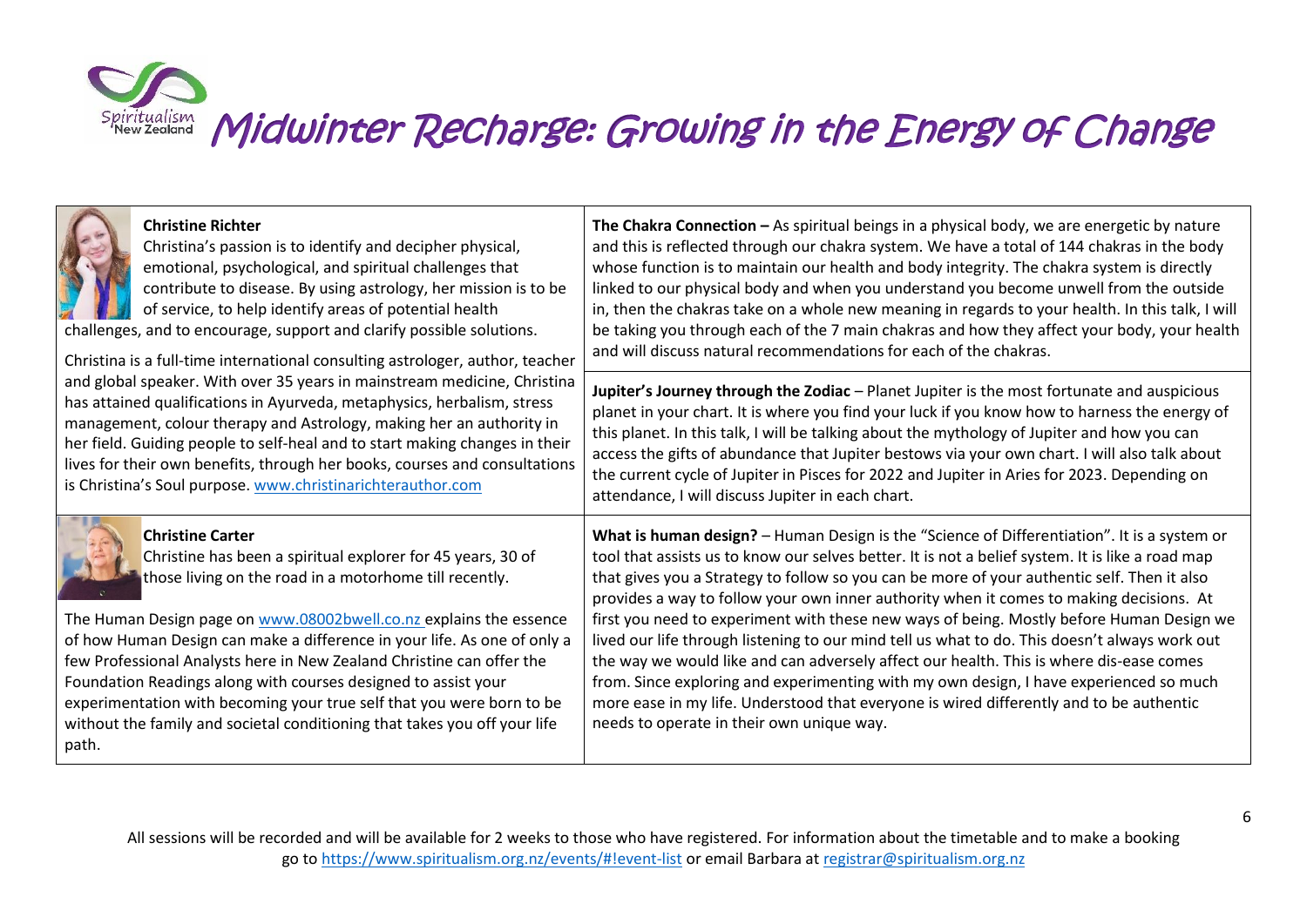| <b>Claire Laurenson</b><br>Grief Practitioner - I was called to this work after a decade of<br>personal losses, most significantly the death of my first son,<br>and have been providing support for and education about grief across<br>different realms of loss for 25 years. I founded Grief Relief Ltd in 2010 so<br>I could continue supporting bereaved parents.                                                                                          | Painting a Picture of Grief - Claire will take you on a unique, thoughtful, visual journey to<br>convey the experience of grief, supported by narrative drawing on her years of work in this<br>field. Whether you're working your way through loss of your own, supporting a friend, family<br>member or client, or just curious, there will be something for everyone. Time for Q & A after<br>the presentation.                                                           |
|-----------------------------------------------------------------------------------------------------------------------------------------------------------------------------------------------------------------------------------------------------------------------------------------------------------------------------------------------------------------------------------------------------------------------------------------------------------------|------------------------------------------------------------------------------------------------------------------------------------------------------------------------------------------------------------------------------------------------------------------------------------------------------------------------------------------------------------------------------------------------------------------------------------------------------------------------------|
| A creative soul and claircognizant, I use these attributes alongside my<br>professional training and life experience. See the Grief Relief Kit, a<br>resource for supporting those grieving any kind of loss. I am a member of<br>the Upper Hutt Spiritualist Church and provide Reiki healing at the Oasis<br>Healing Centre.                                                                                                                                  |                                                                                                                                                                                                                                                                                                                                                                                                                                                                              |
|                                                                                                                                                                                                                                                                                                                                                                                                                                                                 | Clairvoyant Evening - We will finish our Midwinter Recharge month with a clairvoyant<br>evening during which experienced mediums will pass on messages from those who have<br>passed over. Numbers will be limited for this evening so ensure your place by booking early.                                                                                                                                                                                                   |
| <b>Danielle Mahoney</b><br>Danielle's passion is in the empowering of others with sacred<br>knowledge and walking alongside those navigating their<br>destined pathways.<br>Having studied and practiced many modalities over time, Danielle has<br>fine-tuned her practice offering soul midwifery, gentle healing touch<br>therapies and plant potions including flower essences and sacred<br>essential oils. She also teaches Reiki and Mindful Compassion. | Sacred Oils -- The use of sacred oils for healing and enriching the spiritual journey is an<br>ancient practice indeed, one that can enhance our lives - offering us deeper meditation<br>practice, and healing soul wounds. Learn about the metaphysical qualities of readily available<br>oils and develop your own blends to enhance your experience of the divine. After the<br>workshop you will have the opportunity to purchase oils and blends at a discounted rate. |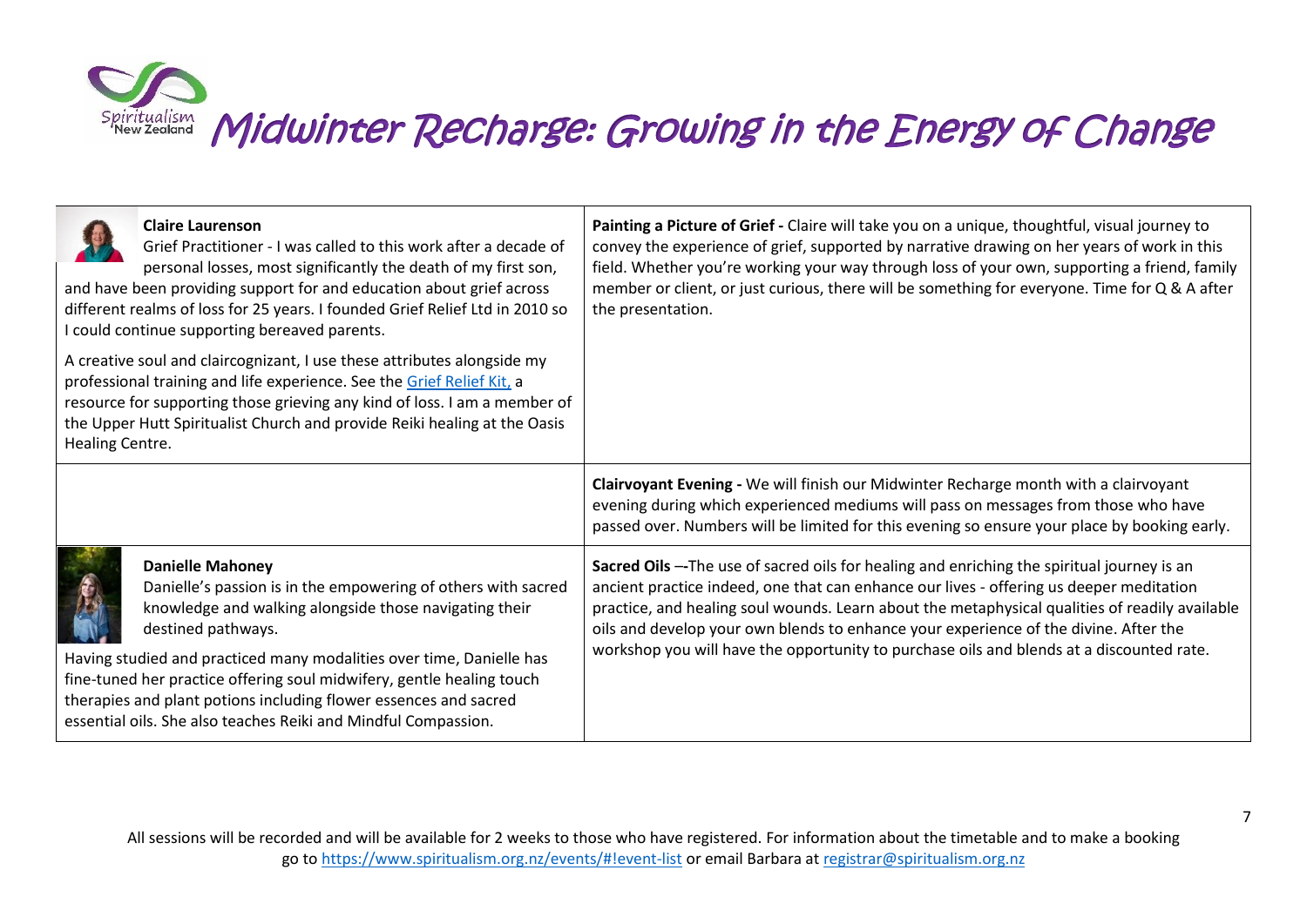#### **Denise Prendergast**

During the last decade Denise has travelled the world, visiting many of the renowned sacred sites, participating in ceremonial rituals, opening portals, and planetary grid work.

Denise channels over 50 Light Languages (known as languages of the heart) and allows this to flow during her Sound Harmonic Healing sessions. Denise's purpose is to be a Master Key Coder, meaning she can activate Light Language within others and activate people's 'key' of who they are. She has her own studio set up at her property in the sunny Hawkes Bay where she works from and does a range of energy healing modalities depending on her clients needs.

[www.DenisePrendergast.com](http://www.deniseprendergast.com/)

#### **Gina Prendergast**

Gina is a Reiki Teacher, and owner of the Energy Alchemy Academy. Gina has trained in many modalities and worked **Example 5 starting in the well- being industry since 2001.** 

Gina currently focuses on individual and group energy healing sessions, teaching reiki & spiritual development courses, playing crystal singing bowls, performing Cacao Ceremonies, remote viewing, tarot and oracle card reading, studying Homeopathy, participating in CE-5 (benevolent contact with ETs), and home educating her two beautiful starseed children.

**Light Language Workshop –**This workshop includes a 45-minute Light Language Healing Sound Harmonic session by Denise Prendergast, an intro into what Light Language is, and 'how' to listen to it (it's not like regular music/singing), and encourages you to try expressing light language through movement, through art, and through your voice during this session. Don't worry if you've never done it before. This workshop is suitable for beginners and those who are experienced. We will expose you to certain Light Language art whose codes may activate your DNA and improve your expression of this language of the heart. We will also show you how to have fun with Light Language and explore any resistance you may have to expressing it. Plenty of time for questions too. We hope you can join us.

**Healing and Activation Journey –** Immerse yourself in a 60-75minute sound bath of Light Language and crystal singing bowls, infused with New Earth Healing Frequencies and Reiki. During the journey, you can expect to enter a meditative state, while energy centres are balanced, DNA is activated, healing is catalysed, and your unique gifts unlocked & amplified. Brought to by two experienced healers Denise Prendergast [\(www.DenisePrendergast.com\)](http://www.deniseprendergast.com/?fbclid=IwAR0XJkYUCsecaDqRpaU7vKjcv-gf0wZ9a_DkNS-VuMPTIoK_GWD4QFqZCVI), and Gina Prendergast. Both healers work synergistically to provide what the group dynamic needs as well as generating individual healing and activation. At the end of the journey, you are given time to write your experience down in your journal, to share experiences (optional), connect with each other and ask questions to Denise and Gina. We hope you can join us.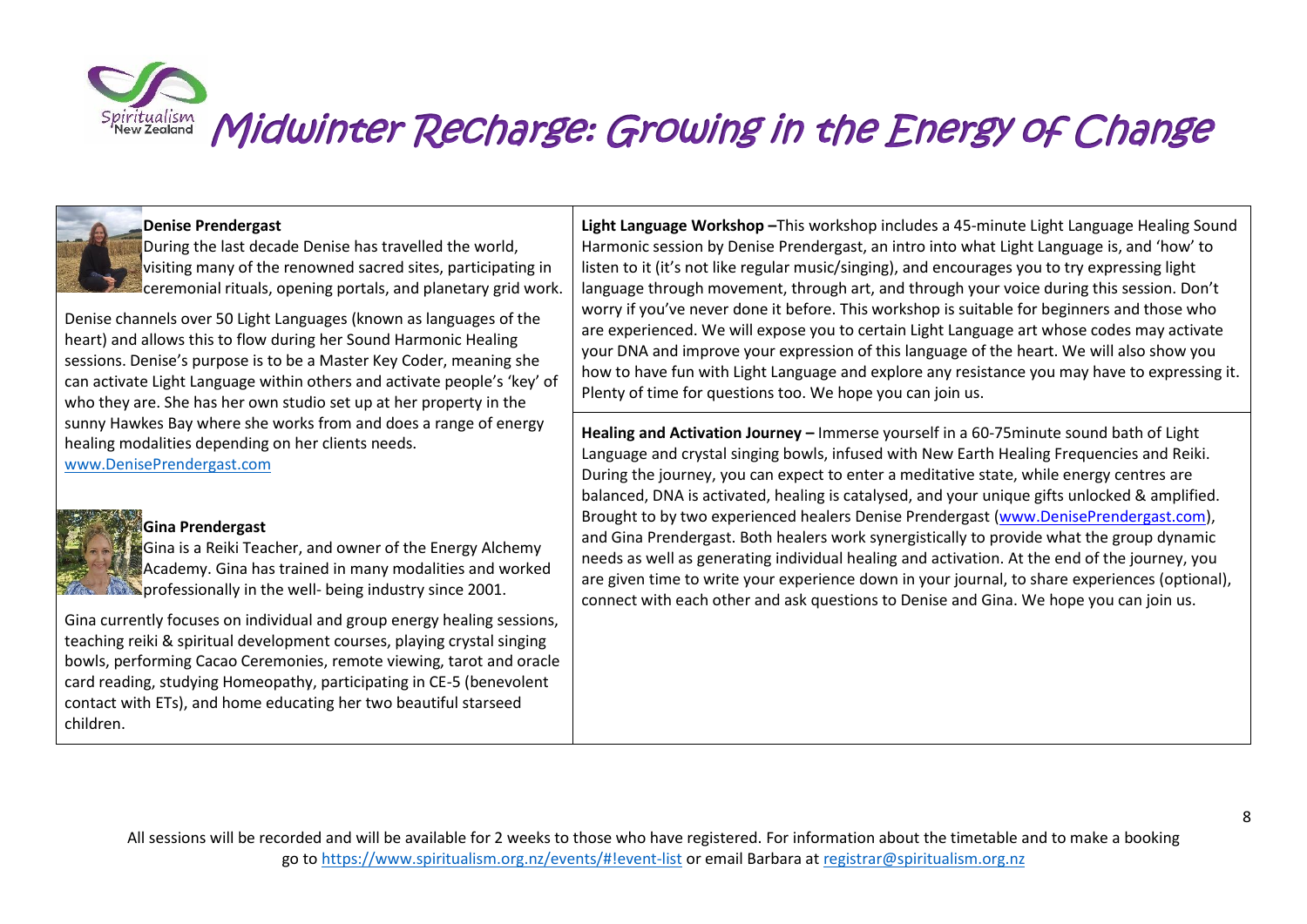

| <b>Elisabeth von Madarasz</b><br>In perfect alignment with her spiritual purpose, Elisabeth came as a four<br>year old refugee from war torn Hungary to the sacred land of New Zealand,<br>the land of the First Dawn for the planet.<br>In 1998 Elisabeth founded the Academy of Shamanic Studies NZ. She shared these<br>ancient wisdoms and technologies over 30 years around the world and through<br>Webinars and Web TV. In December 2018 she was inner guided to dissolve the<br>Academy and give away all her products so she can now soar free of all form as a<br>weaver of the Web of Oneness. Elisabeth is a visionary, facilitator, writer and healer.<br>She assists people to identify their blocks and traumas and dissolve these back to<br>source for their lineages and all the lifetimes involved. The Divine blueprints, DNA and<br>programs can then be restored. The aim is to create quantum shifts in consciousness<br>and evolutionary leaps for each to fulfil their potential and spiritual purpose for<br>themselves and simultaneously their lineages and humanity - for ALL IS ONE. | Our New Earth Arising out of the Ashes of Covid - COVID is the catalyst for the<br>current, corrupt systems and structures to dissolve themselves while<br>simultaneously creating the leaders and communities of the New Earth. COVID<br>is an opportunity for humanity to reset and choose again: to create life<br>enhancing systems that honor and sustain all life. I was one of three people<br>invited to co-create a portal, by Great Beings of Light in 2021, to seed the 9th<br>dimensional New Earth template here in Aotearoa to then radiate out across<br>the planet. It is the opportunity for each one of us to live Peace, Love, JOY and<br>TRUTH to integrate this seeding for ALL, and the generations to come. |
|--------------------------------------------------------------------------------------------------------------------------------------------------------------------------------------------------------------------------------------------------------------------------------------------------------------------------------------------------------------------------------------------------------------------------------------------------------------------------------------------------------------------------------------------------------------------------------------------------------------------------------------------------------------------------------------------------------------------------------------------------------------------------------------------------------------------------------------------------------------------------------------------------------------------------------------------------------------------------------------------------------------------------------------------------------------------------------------------------------------------|------------------------------------------------------------------------------------------------------------------------------------------------------------------------------------------------------------------------------------------------------------------------------------------------------------------------------------------------------------------------------------------------------------------------------------------------------------------------------------------------------------------------------------------------------------------------------------------------------------------------------------------------------------------------------------------------------------------------------------|
| <b>Gail Payne</b><br>Gail provides evidence of the existence of the Spirit realm, while delivering<br>messages of guidance and support from those who have passed over to the<br>other side.<br>Gail sat in her first Spiritualist Circle over 40 years ago. While she has travelled widely                                                                                                                                                                                                                                                                                                                                                                                                                                                                                                                                                                                                                                                                                                                                                                                                                        | Skipping Stones - At times of significant and constant social change, we often<br>do not have the time, or the opportunity, to make decisions using our familiar<br>methods. We may have to skip the experiences, adventures, resources and<br>information, that we would have previously used to inform our decision-<br>making. Gail calls this process Skipping Stones, and presents a spiritual toolkit<br>to assist our decision-making during times of significant social and energetic                                                                                                                                                                                                                                      |
| to study a diverse range of spiritual practices and healing modalities, Gail considers<br>Spiritualism her home. Gail believes that Spirit's unique way of looking at a situation<br>can be life-changing and reminds us of whom we really are at a soul level. Gail is<br>humbled to live and work closely with Spirit. She is a platform medium at Spiritualist<br>churches in Christchurch, provides mediumship at spiritual expos, and offers individual<br>teaching and readings. Gail is also a Spiritualist healer, and Reiki practitioner.                                                                                                                                                                                                                                                                                                                                                                                                                                                                                                                                                                 | change.                                                                                                                                                                                                                                                                                                                                                                                                                                                                                                                                                                                                                                                                                                                            |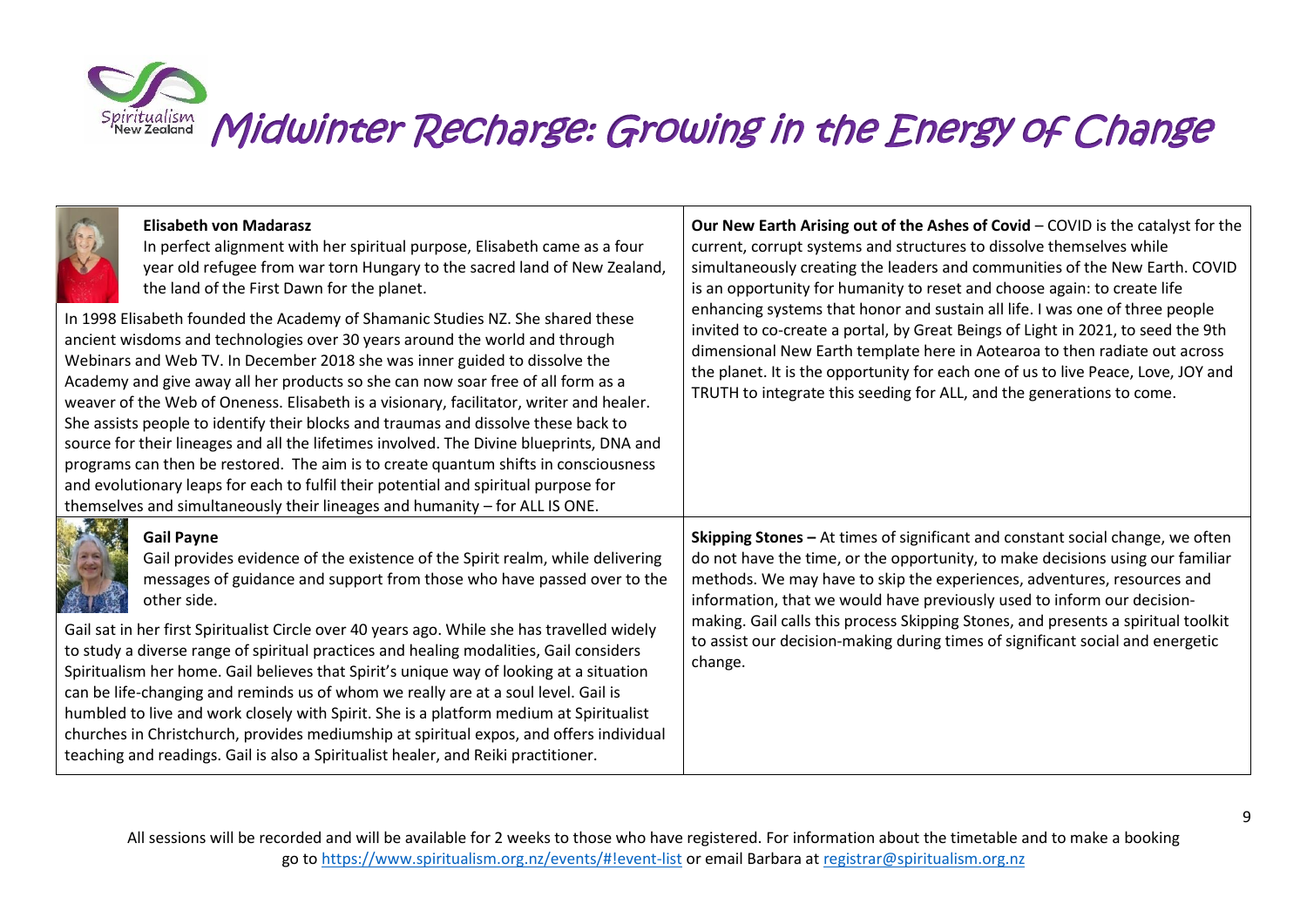| <b>Gail Taylor</b><br>Kia Ora, "I AM" remains the most powerful statement one can make about<br>themselves For those who don't know me I Am a Mother, Grandmother,<br>Great Grandmother, a precious Life experience in itself from which much<br>wisdom has been gained. Many years ago, I asked Spirit. "What is it I do? - answer- "I<br>am here to bring through the Christ energies to help heal, balance and restore on all<br>levels." This has manifested in many ways far beyond my dreams, hence my Passion for<br>Life and all it holds. I cannot imagine a day without my Divine connection with all that<br>is. I am blessed to be a clear channel for Spirit- my 'Team' who lovingly guide my many<br>Passions. I am an Intuitive Channel for all my Creations, be they my Paintings or<br>Writings. I am a Published Author, Healing Facilitator, Teacher of Intuitive Painting and<br>Mentor. I Am a lover of all Life in all its forms and cherish my Inner journey that reflects<br>my outer reality. My favourite saying is still "If it's not fun, I'm not playing" | Listening to our Soul's Voice - Our Sacred "I AM"<br>What is "Our Soul's Voice?"<br>How do I tap into that Knowledge and Wisdom?<br>Channelling - what is it? Can I do this? - Lord Metatron channel 2021.<br>The Language of Light - What is it? Can I speak it? How do I know what is<br>being said?<br>The importance of Meditation in all its forms and how it serves us.<br>How do we realise and activate our Passions and tap into our Divine<br>potential sharing our Dreams. EMOTIONenergy in motion.                                                                                                                                                                                                                                                                                                                                                                                                                                                      |
|----------------------------------------------------------------------------------------------------------------------------------------------------------------------------------------------------------------------------------------------------------------------------------------------------------------------------------------------------------------------------------------------------------------------------------------------------------------------------------------------------------------------------------------------------------------------------------------------------------------------------------------------------------------------------------------------------------------------------------------------------------------------------------------------------------------------------------------------------------------------------------------------------------------------------------------------------------------------------------------------------------------------------------------------------------------------------------------|---------------------------------------------------------------------------------------------------------------------------------------------------------------------------------------------------------------------------------------------------------------------------------------------------------------------------------------------------------------------------------------------------------------------------------------------------------------------------------------------------------------------------------------------------------------------------------------------------------------------------------------------------------------------------------------------------------------------------------------------------------------------------------------------------------------------------------------------------------------------------------------------------------------------------------------------------------------------|
| <b>Gina Prendergast</b><br>Gina is a Reiki Teacher, and owner of the Energy Alchemy Academy. Gina<br>has trained in many modalities and worked professionally in the well-being<br><b>WARE ASSOCIATED</b> industry since 2001.<br>Gina currently focuses on individual and group energy healing sessions, teaching reiki &<br>spiritual development courses, playing crystal singing bowls, performing Cacao<br>Ceremonies, remote viewing, tarot and oracle card reading, studying Homeopathy,<br>participating in CE-5 (benevolent contact with ETs), and home educating her two<br>beautiful starseed children.                                                                                                                                                                                                                                                                                                                                                                                                                                                                     | Energy Alchemy workshop - During this interactive workshop you will learn<br>about Energy Alchemy - simple techniques you can use daily to transmute<br>energy into a better state. We discuss the frequencies associated with<br>emotional states, and what to do if you get stuck in a 'low vibe' for too long.<br>We ponder on what is needed for true healing and learn how empowering it<br>can be to become a master of your own emotions. We all have a go at playing<br>with the frequencies around us and learning about popular transmutation<br>symbols such as the violet flame. We lightly discuss science behind how to<br>transmute the frequency of your food & water into something better for you.<br>Learn how to become your own truth and lie detector. I will send an activation<br>to all attending and then invite you to participate in an experiment to keep a<br>picked leaf alive for 30 days with nothing but energy alchemy from you. |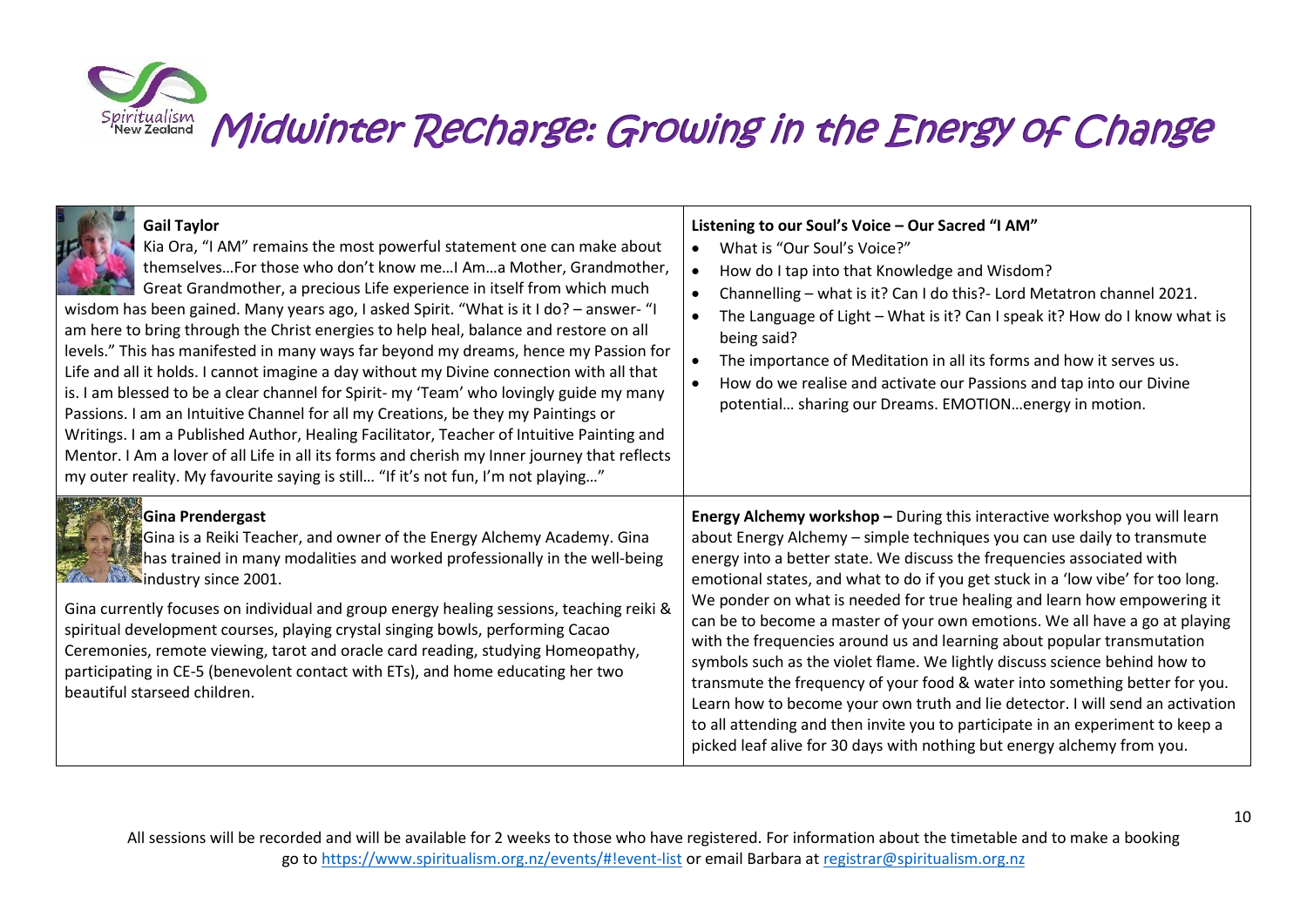| <b>Helen Barnes</b><br>Helen is an awakened being who knows and lives in the truth that she<br>is LOVE. She is here to BE the highest expression of herself as<br>awakened consciousness in every<br>moment, that is, love incarnate. She is a truth seeker and her journey has been,<br>and continues to be, one of deep reverence for the gift of life here on Planet<br>Earth.<br>Helen considers it an honour and privilege to be of service as a healer, intuitive,<br>wisdom keeper, writer, sound master, illuminator and empowered woman. Her<br>focus is to hold sacred space for those wishing to expand into the fullest<br>expression of self as a soul having a human experience. Her down-to-earth style<br>is refreshing and her sense of fun makes working with her relaxed and expansive<br>while getting to the core issues that need to be shifted to allow for potent<br>personal growth and transformation. | 10 Keys to Navigating the Energies of Change - In these turbulent and unpredictable<br>times we must work diligently to navigate our way guided by our soul (higher) self<br>and not our ego (personality) self. In this webinar Helen will share insights and<br>wisdom into mastering the 10 keys as well as offer light language clearing and<br>activation to assist in managing the energies of change. The 10 keys are:<br>Live in the present – the past is done and the future is unfolding and variable<br>1.<br>2.<br>Respond as opposed to react - learn to manage the emotions<br>3.<br>Turn down the internal chatter - gain mastery over the mind<br>Live in your heart - embrace the hearts intelligence to guide you through life<br>4.<br>5.<br>Trust yourself - you are the creator of your reality<br>6.<br>Accept that everything happens for a reason - there are no coincidences or<br>right or wrong in consciousness<br>Live your truth - you know what is best for you, start living it<br>7.<br>Keep your energy field clear - choose who you exchange energy with<br>8.<br>Make friends with your shadow - it shows up to help you heal<br>9.<br>10.<br>Stay connected to source, spirit, the universe - they have your back |
|----------------------------------------------------------------------------------------------------------------------------------------------------------------------------------------------------------------------------------------------------------------------------------------------------------------------------------------------------------------------------------------------------------------------------------------------------------------------------------------------------------------------------------------------------------------------------------------------------------------------------------------------------------------------------------------------------------------------------------------------------------------------------------------------------------------------------------------------------------------------------------------------------------------------------------|---------------------------------------------------------------------------------------------------------------------------------------------------------------------------------------------------------------------------------------------------------------------------------------------------------------------------------------------------------------------------------------------------------------------------------------------------------------------------------------------------------------------------------------------------------------------------------------------------------------------------------------------------------------------------------------------------------------------------------------------------------------------------------------------------------------------------------------------------------------------------------------------------------------------------------------------------------------------------------------------------------------------------------------------------------------------------------------------------------------------------------------------------------------------------------------------------------------------------------------------------------|
| <b>Jan Nalder</b>                                                                                                                                                                                                                                                                                                                                                                                                                                                                                                                                                                                                                                                                                                                                                                                                                                                                                                                | Balancing: A Brief Foray in Educational Kinesiology - Kinesiology is a family of                                                                                                                                                                                                                                                                                                                                                                                                                                                                                                                                                                                                                                                                                                                                                                                                                                                                                                                                                                                                                                                                                                                                                                        |
| Jan has spent a lifetime saying 'I wonder why'. Fortunately, the                                                                                                                                                                                                                                                                                                                                                                                                                                                                                                                                                                                                                                                                                                                                                                                                                                                                 | modalities which are concerned with making beneficial change in the physical,                                                                                                                                                                                                                                                                                                                                                                                                                                                                                                                                                                                                                                                                                                                                                                                                                                                                                                                                                                                                                                                                                                                                                                           |
| answers matter less than finding the right question. The questions                                                                                                                                                                                                                                                                                                                                                                                                                                                                                                                                                                                                                                                                                                                                                                                                                                                               | emotional, mental and spiritual status of the learner who is somehow stuck but                                                                                                                                                                                                                                                                                                                                                                                                                                                                                                                                                                                                                                                                                                                                                                                                                                                                                                                                                                                                                                                                                                                                                                          |
| have led Jan into ever more intriguing studies, including several                                                                                                                                                                                                                                                                                                                                                                                                                                                                                                                                                                                                                                                                                                                                                                                                                                                                | wants to move on. Most employ muscle checking to elicit plain information from the                                                                                                                                                                                                                                                                                                                                                                                                                                                                                                                                                                                                                                                                                                                                                                                                                                                                                                                                                                                                                                                                                                                                                                      |
| strands of learning. Music, art and spiritualism are current enthusiasms.                                                                                                                                                                                                                                                                                                                                                                                                                                                                                                                                                                                                                                                                                                                                                                                                                                                        | body-mind-spirit system which is explicit to both the learner and the facilitation                                                                                                                                                                                                                                                                                                                                                                                                                                                                                                                                                                                                                                                                                                                                                                                                                                                                                                                                                                                                                                                                                                                                                                      |
| Educational Kinesiology® provides Jan with the perfect way to place anything she                                                                                                                                                                                                                                                                                                                                                                                                                                                                                                                                                                                                                                                                                                                                                                                                                                                 | practitioner. In this workshop, you will learn how to work with the second method of                                                                                                                                                                                                                                                                                                                                                                                                                                                                                                                                                                                                                                                                                                                                                                                                                                                                                                                                                                                                                                                                                                                                                                    |
| has studied into a framework as the 'menu' for facilitating change, be it personal                                                                                                                                                                                                                                                                                                                                                                                                                                                                                                                                                                                                                                                                                                                                                                                                                                               | noticing instead. We will learn a five-step system in a collective balance, then apply it                                                                                                                                                                                                                                                                                                                                                                                                                                                                                                                                                                                                                                                                                                                                                                                                                                                                                                                                                                                                                                                                                                                                                               |
| improvement, assistance for animals, communicating with plants, or working                                                                                                                                                                                                                                                                                                                                                                                                                                                                                                                                                                                                                                                                                                                                                                                                                                                       | to a personal balance, probably centering around health, behavioural change, stress                                                                                                                                                                                                                                                                                                                                                                                                                                                                                                                                                                                                                                                                                                                                                                                                                                                                                                                                                                                                                                                                                                                                                                     |
| with spiritual assistance on larger issues. Jan thinks of herself as a teacher/healer.                                                                                                                                                                                                                                                                                                                                                                                                                                                                                                                                                                                                                                                                                                                                                                                                                                           | management, movement improvement or spiritual development.                                                                                                                                                                                                                                                                                                                                                                                                                                                                                                                                                                                                                                                                                                                                                                                                                                                                                                                                                                                                                                                                                                                                                                                              |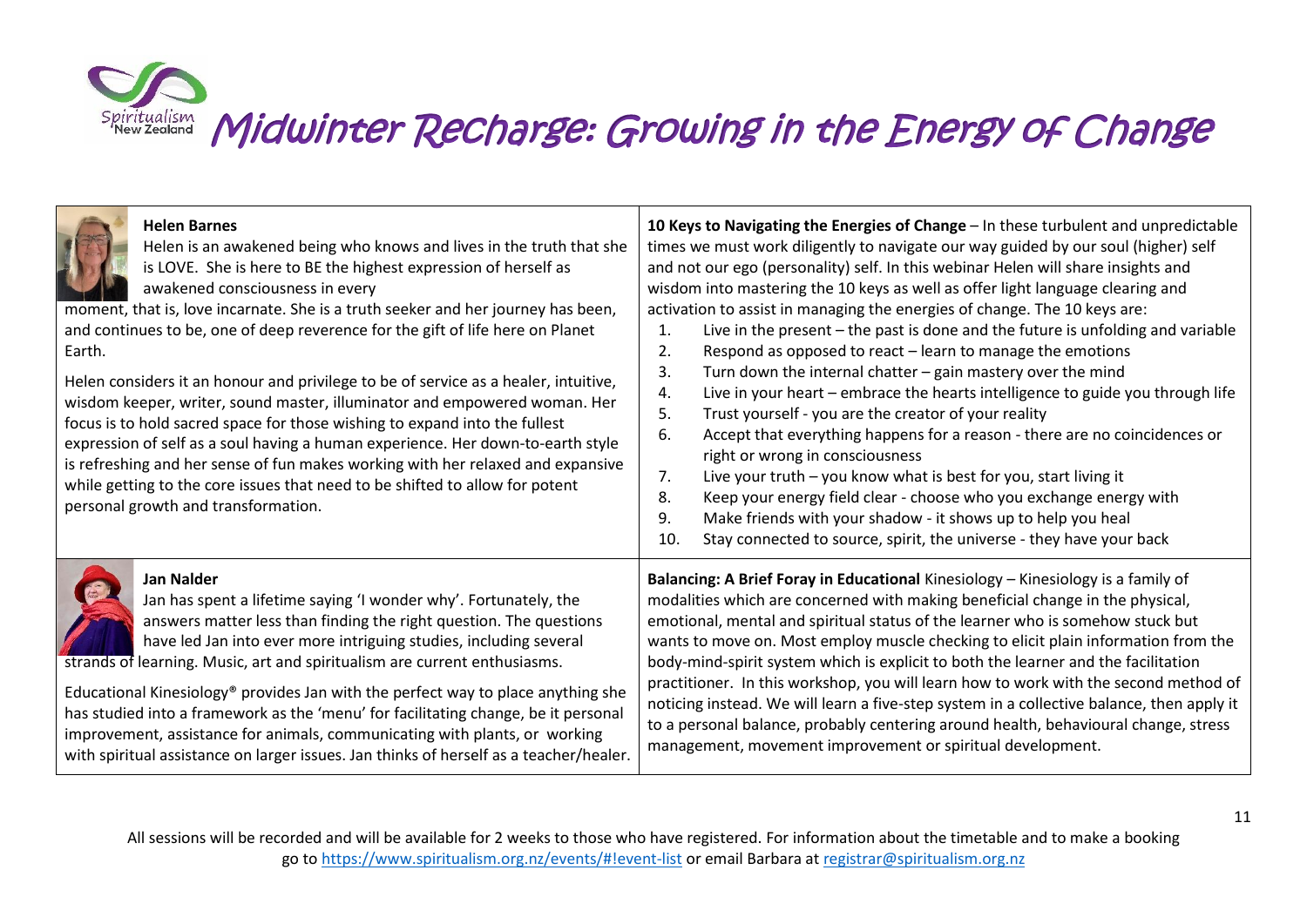| <b>Jane Stephens</b><br>As a spiritual artist, I work to produce portraits of relatives and<br>friends now in spirit, or inspired art that is sent to me by the<br>spirit world: my guides choose the colour I am to use and guide<br>my hand while I paint or draw.<br>My focus at the moment is on helping others to become interested in<br>spiritual art and to develop their gifts, as I have found that there are many<br>budding spiritual artists among the people I have met. During 2019, I<br>developed and taught an interactive online course in spiritual art which<br>was hosted by Spiritualism NZ. The students from that course were keen to<br>continue and I now lead a circle for the development of spiritual art.                                                                                                                                                                                                                                                          | A Picture can Lead to a Thousand Words - This workshop will help you to explore the ways<br>in which you can extend your mediumship into the wonderful world of Spirit Art. We will<br>look at existing pictures to form our own impressions about peoples' lives and times. We<br>will then record those impressions in the form of our own new pictures, using shape and<br>colour, with some words to fill in the gaps! Drawing skills will be useful but are not<br>essential. The activities will be light-hearted and fun, and should suit all levels of<br>mediumship. If you are interested in this workshop, you will need to have paper and colours<br>(pencils/pastels) available.                                                                                                                                                                                                                                                                                                                                                                                                                                                                                                                                                                                                                                                                                                                      |
|---------------------------------------------------------------------------------------------------------------------------------------------------------------------------------------------------------------------------------------------------------------------------------------------------------------------------------------------------------------------------------------------------------------------------------------------------------------------------------------------------------------------------------------------------------------------------------------------------------------------------------------------------------------------------------------------------------------------------------------------------------------------------------------------------------------------------------------------------------------------------------------------------------------------------------------------------------------------------------------------------|--------------------------------------------------------------------------------------------------------------------------------------------------------------------------------------------------------------------------------------------------------------------------------------------------------------------------------------------------------------------------------------------------------------------------------------------------------------------------------------------------------------------------------------------------------------------------------------------------------------------------------------------------------------------------------------------------------------------------------------------------------------------------------------------------------------------------------------------------------------------------------------------------------------------------------------------------------------------------------------------------------------------------------------------------------------------------------------------------------------------------------------------------------------------------------------------------------------------------------------------------------------------------------------------------------------------------------------------------------------------------------------------------------------------|
| <b>Janine Savient</b><br>Janine is an Intuitive Visionary, a Seer, Published Writer,<br>Speaker and Facilitator! A 'Messenger for Love', is what she<br>calls herself, as Love is her Guide, Teacher, and her Truth! Janine has been<br>awake to the truth of herself and this reality since she came here! Her<br>focus and passion are found in supporting all those ready to awaken to<br>themselves also. Through her awareness of life as a multi layered reality,<br>and herself as a multi-dimensional Being, Janine shares her knowing with<br>those ready to deepen their own life experience. Her mission is to help<br>raise the vibration here to Love, through all that Love brings (Truth,<br>Trust, Compassion, Unity, Gratitude, Courage, Thriving, Joy, Peace,<br>Freedom)  and this is done through the opening of minds and hearts<br>around this planet. The new emerging world is created via these beautiful<br>inner doorways through which pure Love enters this reality. | The Inside View (Looking in, to find out what is really happening in our world) - What is<br>this time of great change really all about? Why is it happening? We will discuss the changes<br>happening right now in our world and more importantly, inside ourselves. Why it's so<br>important that we keep our focus inward and not become distracted by getting caught up<br>in the world narrative. It's a big subject and could appear like it has many parts, many<br>truths! However, there is only one source of truth and that is found within each of us! Who<br>are you? Why did you come into this time NOW? What is your part in all that's going on in<br>this world? The world you are living in is showing up now as having a deep level of untruth<br>as its foundation. This 'untruth' has formed your beliefs and understandings of who you<br>thought you were and what you believed life was about! As you awaken now, you are<br>realising how far away you have been led from what's real, within you. I will share with you<br>my knowing of life, and then we will have a question-and-answer segment, followed by an<br>inner journey to support your deepening connection to your own personal source of truth.<br>The Great Awakening is ALL ABOUT YOU  awakening out of the dream and into reality! A<br>reality that is only now, forming through your own awakening / opening heart. |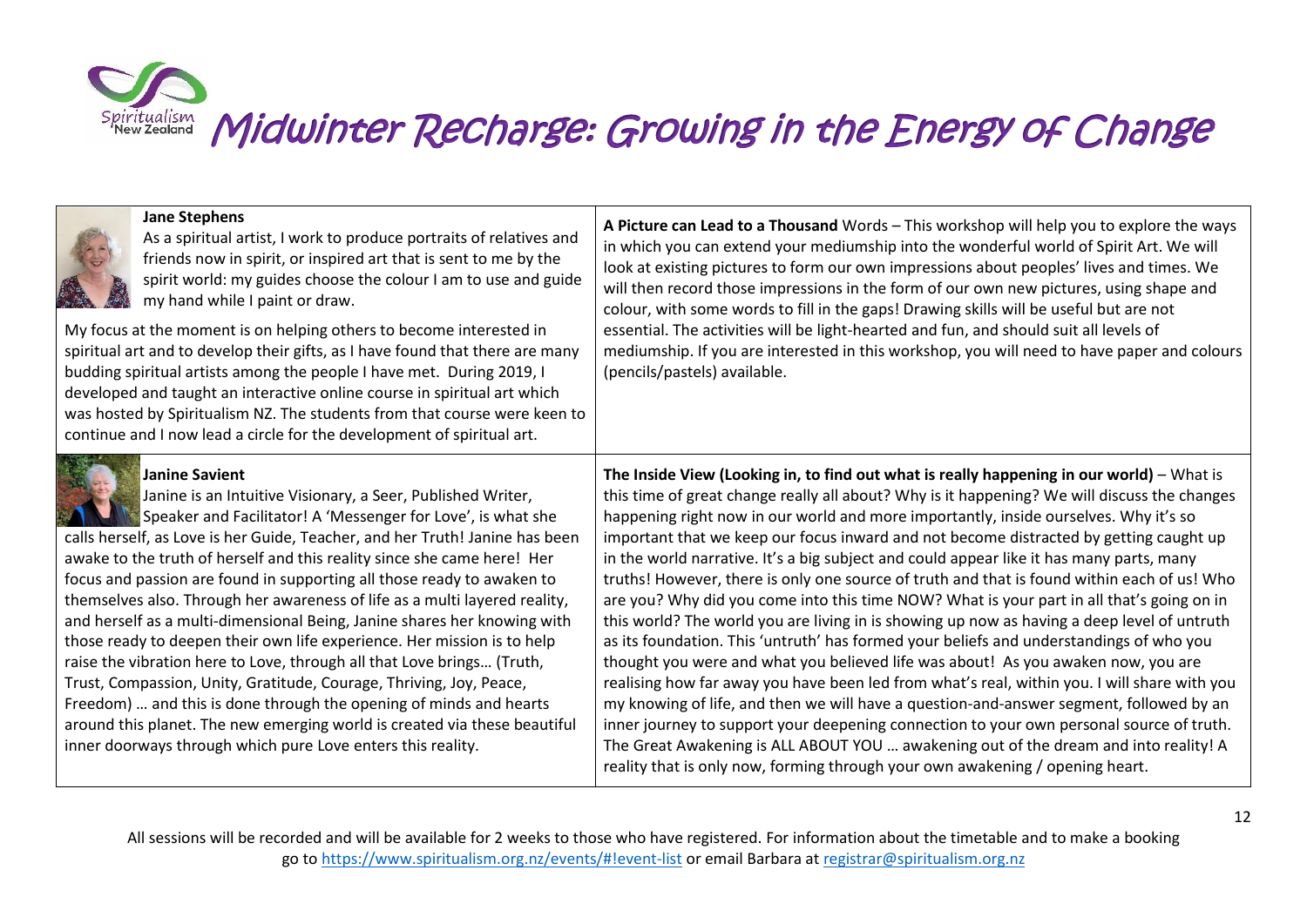| <b>Jansie Bond</b><br>Jansie is a "forever student" and as an Energy Coach helps<br>many people to understand and manage their energy on a<br>personal and corporate level. Through her healing modalities<br>she teaches people to understand we are light beings with<br>various frequencies and vibrations.<br>When we work with the divine spark in all of us, we realise that our<br>physical body is the only place we can live on this earth and we owe it to<br>ourselves to learn self-love and ways to take care of our physical, mental<br>and emotional bodies. As a colour therapist, self-discovery facilitator, yoga<br>teacher and author she creates the peaceful space for people to change<br>their stressful lives into lives filled with health, happiness and love.<br>"Everyone should consider their body as a priceless gift from One who<br>loves us above all; a marvellous work of art, of indescribable beauty, and | Astro-Biochemistry, the Miracle of ME (My Energy) - In this workshop the age-old wisdom<br>of Astrology and Tissue Salts have been combined, bringing you an easy and practical way<br>to take care of your body on a cellular level. People belonging to certain star signs (sun<br>signs) tend to be deficient in certain salts. It is also important to look at the opposing sign<br>and its disorders since these have an important influence on the individual, especially round<br>their birthdays, when the opposing elements are at their peak. As Energy beings we strive<br>to expand our energy into ever higher dimensions, by learning how to manage our energy.<br>During our life's journey we become aware of the vibrations of our thoughts, feelings and<br>our words. In the word Miracle hides the sentence: "I am a Miracle". Managing our energy<br>to heal ourselves physically, emotionally and mentally makes our spirits sing. Join me in this<br>workshop and experience the wonderful intelligence of your body to heal itself. |
|--------------------------------------------------------------------------------------------------------------------------------------------------------------------------------------------------------------------------------------------------------------------------------------------------------------------------------------------------------------------------------------------------------------------------------------------------------------------------------------------------------------------------------------------------------------------------------------------------------------------------------------------------------------------------------------------------------------------------------------------------------------------------------------------------------------------------------------------------------------------------------------------------------------------------------------------------|-------------------------------------------------------------------------------------------------------------------------------------------------------------------------------------------------------------------------------------------------------------------------------------------------------------------------------------------------------------------------------------------------------------------------------------------------------------------------------------------------------------------------------------------------------------------------------------------------------------------------------------------------------------------------------------------------------------------------------------------------------------------------------------------------------------------------------------------------------------------------------------------------------------------------------------------------------------------------------------------------------------------------------------------------------------|
| mystery beyond human conception, and so delicate that a word, a breath,<br>a look, nay, a thought may injure it."                                                                                                                                                                                                                                                                                                                                                                                                                                                                                                                                                                                                                                                                                                                                                                                                                                |                                                                                                                                                                                                                                                                                                                                                                                                                                                                                                                                                                                                                                                                                                                                                                                                                                                                                                                                                                                                                                                             |
| <b>Jenny Marshall</b><br>Jenny is passionate about all the things she has learnt on her<br>journey thus far and especially her beautiful Dragons.<br>One of Jenny's core beliefs is that knowledge, insights and learning is only<br>truly valuable when you share with others.                                                                                                                                                                                                                                                                                                                                                                                                                                                                                                                                                                                                                                                                  | It Must be Love: Dragon Love - Come and join us and discover through meditation and<br>conversation the difference that we can make for Mother Earth and the collective when we<br>connect with this very ancient, powerful and loving energy of the Dragon. It is very<br>important at this stage of the collective journey that we also assist the guides and higher<br>dimensional beings that are assisting us. The gift of giving and receiving is an intricate part<br>of creating and celebrating the connection we have with spirit and each other. Meet your                                                                                                                                                                                                                                                                                                                                                                                                                                                                                       |

**DEL SOLO DE** 

work, there is also lots of fun to be had.

Elemental Dragon guide and let's work together for humanity but don't worry it's not all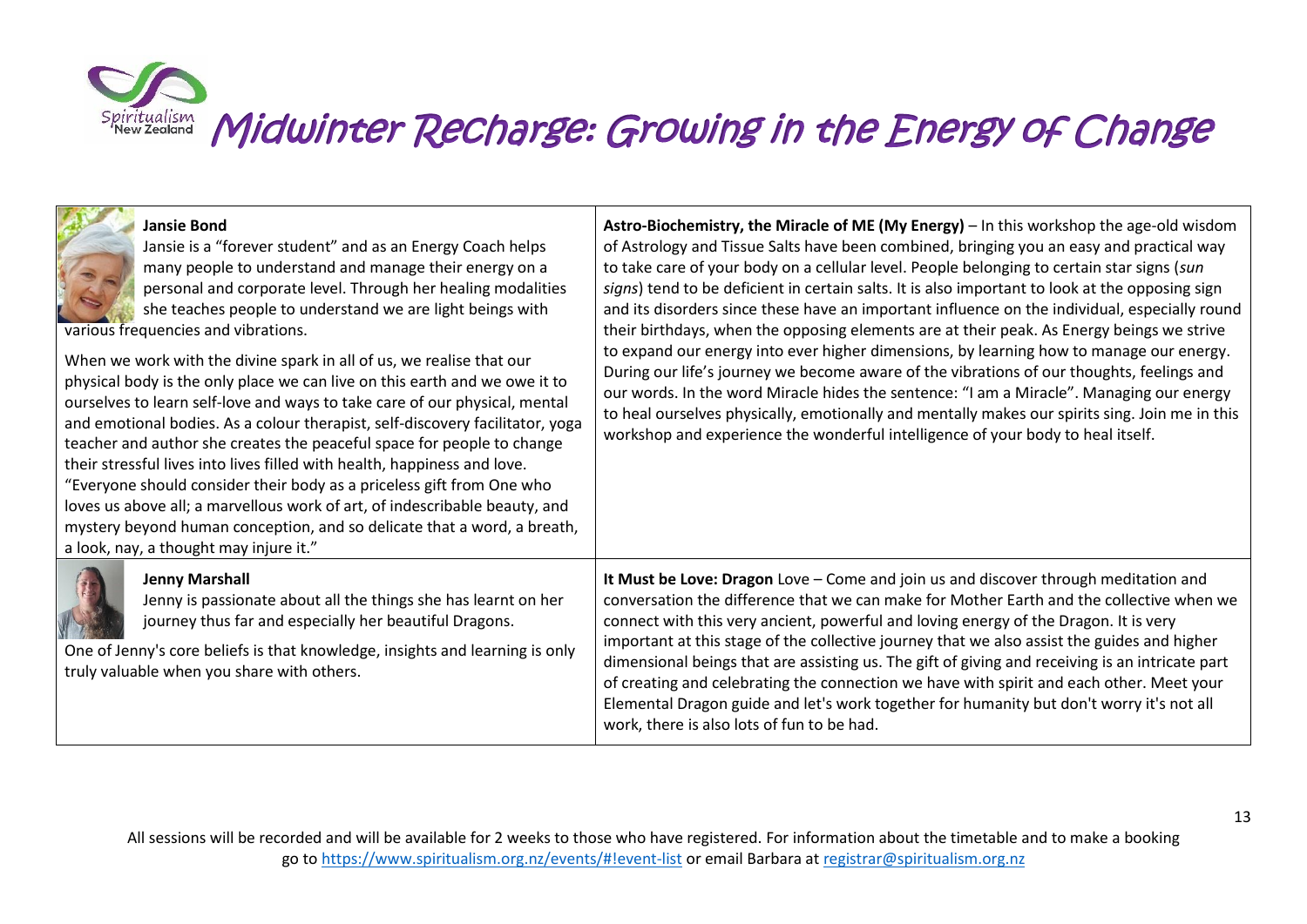

| <b>Jenny Marshall</b><br>Jenny is passionate about all the things she has learnt on her<br>journey thus far and especially her beautiful Dragons.<br>One of Jenny's core beliefs is that knowledge, insights and learning is only<br>truly valuable when you share with others.                                                                                                                            | It's Elemental - These Dragons are elemental which means they can be one or two of the<br>elements but not all four like we are. Come along and spend some time in meditation with<br>these beautiful, ancient, powerful loving beings and see how your unique energy works<br>with the different elements. Everyone will have something different that they can learn<br>from each of these beings. Every experience is unique.                                                                                                                                                                                                                                                                         |
|------------------------------------------------------------------------------------------------------------------------------------------------------------------------------------------------------------------------------------------------------------------------------------------------------------------------------------------------------------------------------------------------------------|----------------------------------------------------------------------------------------------------------------------------------------------------------------------------------------------------------------------------------------------------------------------------------------------------------------------------------------------------------------------------------------------------------------------------------------------------------------------------------------------------------------------------------------------------------------------------------------------------------------------------------------------------------------------------------------------------------|
| Joanne Duncan<br>Joanne is President of Spiritualism New Zealand and does<br>mediumship at her local spiritual centres and churches as well<br>as those further afield. She is passionate about the benefits of<br>the Spiritualist philosophy and sharing her knowledge with others.                                                                                                                      | Open Circle - This open circle will include meditations, connecting with Spirit, exercises and<br>a chance to try out or practice your gifts. A variety of activities, discussion and joining<br>others in a group energy.                                                                                                                                                                                                                                                                                                                                                                                                                                                                               |
| <b>Sue Boyle</b><br>Sue of Spiritalks is a trance medium and member of Upper Hutt<br>Spiritualist Church and Spiritualism New Zealand. She has<br>worked with her Guides for over 30 years and does platform<br>work around the country. She also helps clearing houses, land and entities<br>with her ghost busting team.                                                                                 |                                                                                                                                                                                                                                                                                                                                                                                                                                                                                                                                                                                                                                                                                                          |
| <b>Kim Chamberlain</b><br>Kim has been involved in spirituality for over 20 years, and<br>believes that her main gift is that of providing and sharing<br>information. She gives readings, and has channelled intuition cards, rune<br>stones, and books. Kim has always had a love of words and language and is<br>the author of nine published books, four self-published books, and several<br>e-books. | Channelling a book (limited to 8 people) - In this session we will jointly channel a book as<br>a group. I will start the session with a guided meditation. Then, one at a time, you will each<br>have the opportunity to connect with your guides and to channel their wisdom and positive<br>energy to teach us how to move peacefully, and in a heart-centred way through these<br>changing times. We'll record the session, and afterwards I will collate this wisdom into a<br>beautiful e-book, which can be shared with others. If attending the session, it will be helpful<br>if you are comfortable with channelling. The session may be a catalyst for you to channel<br>your own book later. |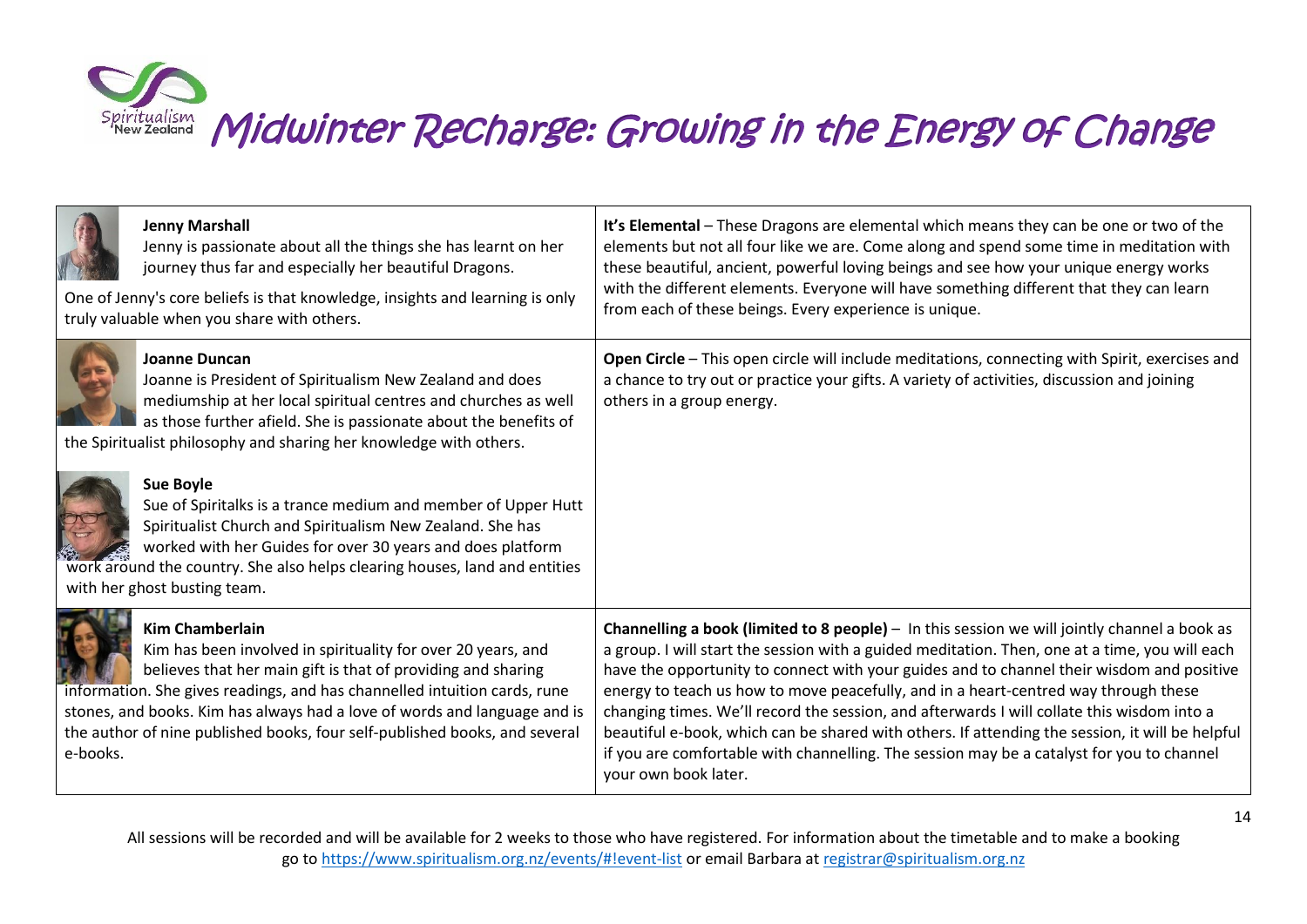

|                     | <b>Michelle Buchanan</b><br>Michelle is a Certified Law of Attraction Practitioner and<br>Numerologist who has studied numerology for 31 years.<br>Michelle is the Hay House author of The Numerology Guidebook,<br>Numerology Made Easy, and the Numerology Guidance Oracle Cards and<br>from 2009 to 2013 she was the resident Numerologist for TVNZ's Good<br>Morning and Spiritual Columnist for Woman's Day magazine. | How to Manifest Miracles in 2022 - 2022 is a very significant year in numerology. However,<br>despite the worldwide upheaval and uncertainty beneath the scenes, there is plenty of<br>opportunity to create miracles in your life within this dynamic and unique combination of<br>numbers. In this workshop you will learn how to make the most of 2022 based upon your<br>own 'Personal Year Number' that is more personal to YOU, as well as the 'Universal/World<br>Year Number' that influences everybody in the world. You will also discover how to use<br>Universal Laws such as the Law of Attraction to create a better quality of life during these<br>significant times of energetic change. |
|---------------------|----------------------------------------------------------------------------------------------------------------------------------------------------------------------------------------------------------------------------------------------------------------------------------------------------------------------------------------------------------------------------------------------------------------------------|-----------------------------------------------------------------------------------------------------------------------------------------------------------------------------------------------------------------------------------------------------------------------------------------------------------------------------------------------------------------------------------------------------------------------------------------------------------------------------------------------------------------------------------------------------------------------------------------------------------------------------------------------------------------------------------------------------------|
|                     |                                                                                                                                                                                                                                                                                                                                                                                                                            | Numerology to Uncover your Destiny and Life Purpose -Your name and date of birth were<br>no accident! In fact, they uncover the blueprint of your soul's journey during these very<br>significant times of energetic change. Learn how to use the ancient science of numbers to<br>calculate your Destiny and Life Purpose from your birth certificate name and date of birth in<br>this fun and easy-to-understand workshop with international numerologist, Michelle<br>Buchanan. Here you will learn about your personality strengths, challenges and major life<br>lessons in this life.                                                                                                              |
|                     | <b>Richard Parker</b><br>Richard has been involved in Spiritualism for 15 years in this<br>lifetime, following in the footsteps of both his Father and<br>Grandfather. He has held several officer positions in his local<br>Spiritual Church, including President.                                                                                                                                                        | Healing: A Brief History and a Reflection from the Experts - Do you want to know more<br>about the origin of Healing from years gone by, and take a special look at one of the<br>introductions to Spiritual Healing in New Zealand? You will hear about Spiritual Healing<br>generally and gain some tips and suggestions from the Masters of Healing on how to avoid<br>the pitfalls. Do come along to receive with an open heart.                                                                                                                                                                                                                                                                      |
| passion is Healing. | Richard endeavours to keep a youthful soul by teaching others. His special                                                                                                                                                                                                                                                                                                                                                 |                                                                                                                                                                                                                                                                                                                                                                                                                                                                                                                                                                                                                                                                                                           |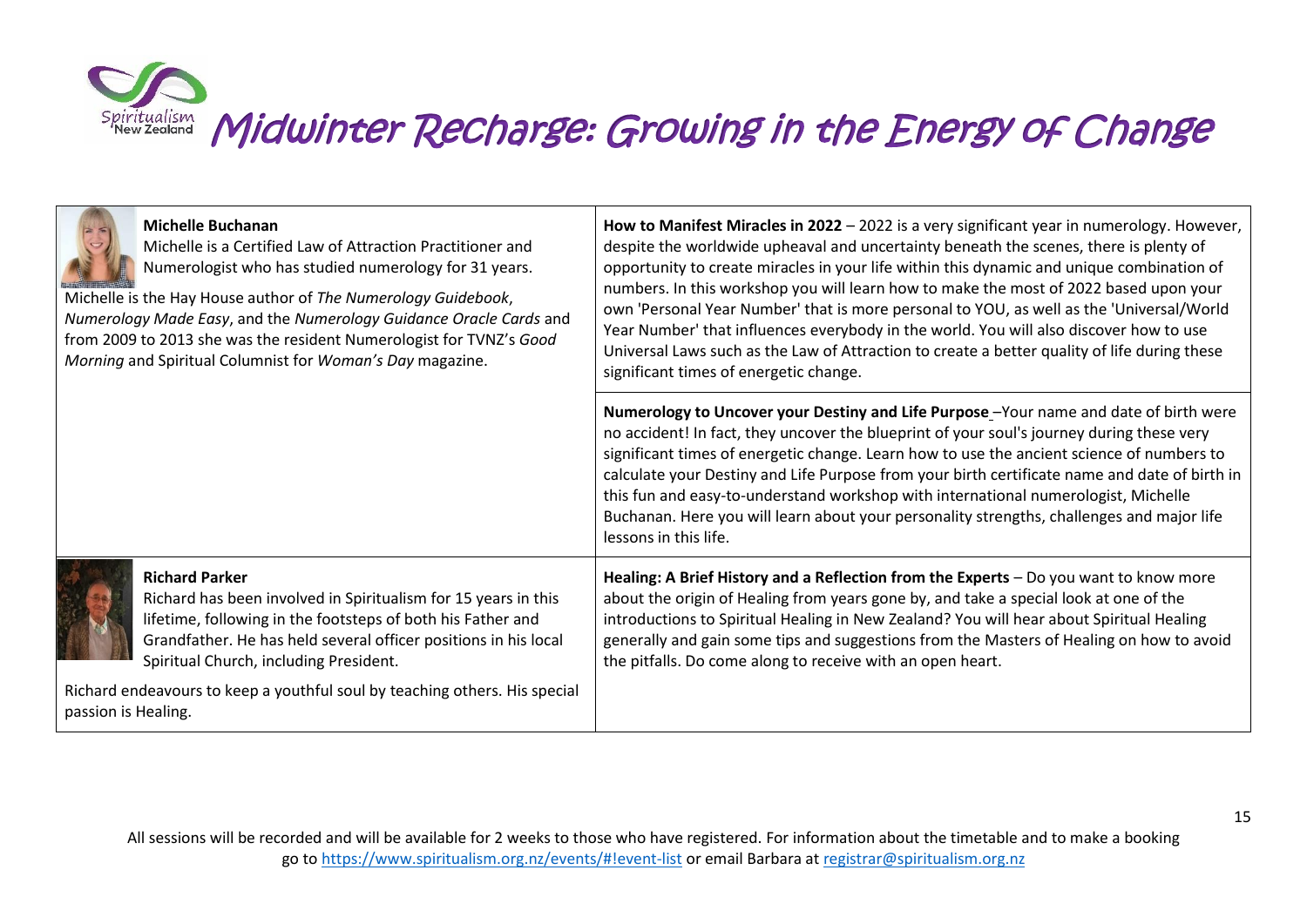## **Sika**

Sika is a sound artist based in the South Island, dedicated to creating music that enhances our relationship with nature.

Sika has toured internationally since 1993, offering sound journeys and concerts. The didgeridoo forms an important foundation for his music, however he also uses drums, native flutes, voice and a broad selection of both traditional and historical Maori instruments. Giving voice to wood, skin, bone, stone and shell, his work reflects a lifetime of listening to the rhythms of nature. Other sources of sound such as water, fire, trees, animals and wind are used with the ultimate intention to build soundscapes that enable us to leave time. After years of gathering and making instruments, Sika has recorded ten solo albums and recorded as a guest artist on dozens of other projects. As a collection these projects tell the story of a man who has followed his yearning to create a life grown from the roots of the past, but sowing the seeds of the future.

**Full Moon Sound Journey –** What is a Sound Journey? A Sound Journey is an inner experience. Unlike listening to a concert, people generally lie down, close their eyes and listen to Sika playing sounds. Sika has been offering Sound Journeys for over 30 years. He's best-known for playing the didgeridoo, which has an ancient, grounding quality. Participants often feel the vibration in their bodies, as Sika moves around the space while playing. He also uses less familiar instruments such as Māori Taonga Puoro, which can have haunting and ethereal 'voices'. This adds to a sense of mystery and helps us drop into meditative, wordless states. In essence a Sika Sound Journey is unlike any other and is akin to being immersed in your own movie with soundtrack. *"Given the chance to watch your own life movie complete with music score, who wouldn't want to take this experience?*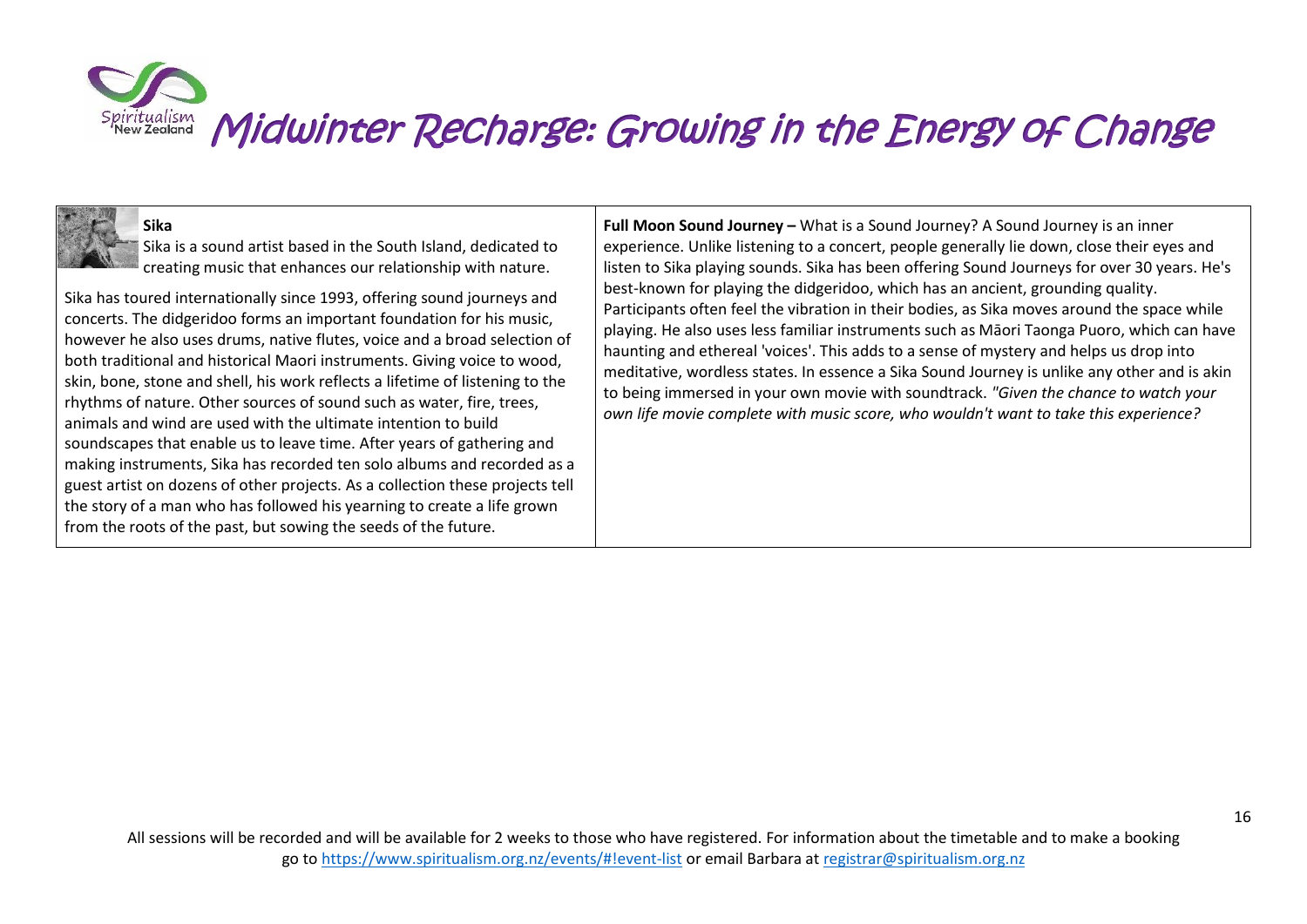| Sonya Barron<br>My work is dedicated to helping you reconnect with and<br>bring forth the wisdom that has been inside of you the<br>whole time. I've had the privilege to apprentice with a<br>dreamworker in her late 80s who had been tending dreams for over 40<br>years.<br>dived deep with Indigenous dreamers who generously shared their<br>wisdom and love for living in harmony and balance with all of life,<br>showing me how tending to our night dreams was truly an act of<br>benefit to all including Mother Earth. There is still much to learn about<br>dreaming, come along and see how your dreams want to guide you. | The Power of Working with your (Night) Dreams) - Working with your night dreams helps you<br>to develop deep self-trust, embrace uncertainty and illuminate your path forward. Each night<br>your soul gifts you with guidance, with maps, with answers to your life's deepest, most private<br>questions but most of us have lost the art of listening to and knowing how to be with the<br>wisdom our dreams contain. As we pay attention and work with them they can give us an<br>internal strength to help us navigate these changing times. Dreams work with us on all layers<br>of our being, during times of great change there is power in anchoring yourself into practices<br>that work with you on a level deeper than the thinking mind. For those who feel like they don't<br>dream or can't remember their dreams in this presentation I'll share a few simple practices<br>that will help reconnect you to the flow of images, symbols, themes and emotions that occur<br>while you are sleeping. For those who are already strong dreamers I will be sharing some<br>insights and practical tools to help you strengthen your practice. There are many 'techniques'<br>out there that teach you how to interpret your dreams, however I am interested in connecting<br>you to your sacred truth, your way of being in the world and working with your dreams in a<br>way that nourishes all parts of you. |
|------------------------------------------------------------------------------------------------------------------------------------------------------------------------------------------------------------------------------------------------------------------------------------------------------------------------------------------------------------------------------------------------------------------------------------------------------------------------------------------------------------------------------------------------------------------------------------------------------------------------------------------|----------------------------------------------------------------------------------------------------------------------------------------------------------------------------------------------------------------------------------------------------------------------------------------------------------------------------------------------------------------------------------------------------------------------------------------------------------------------------------------------------------------------------------------------------------------------------------------------------------------------------------------------------------------------------------------------------------------------------------------------------------------------------------------------------------------------------------------------------------------------------------------------------------------------------------------------------------------------------------------------------------------------------------------------------------------------------------------------------------------------------------------------------------------------------------------------------------------------------------------------------------------------------------------------------------------------------------------------------------------------------------------------------------------------------|
| <b>Sue Boyle</b><br>Sue of Spiritalks is a trance medium and member of Upper<br>Hutt Spiritualist Church and Spiritualism New Zealand. She<br>has worked with her Guides for over 30 years and does<br>platform work around the country. She also helps clearing houses, land<br>and entities with her ghost busting team.                                                                                                                                                                                                                                                                                                               | Ghost Busting - Are you interested in learning about the way this is done? What happens<br>when you are called to help those with haunted land, houses or objects? This discussion group<br>will be about all that and your experiences. Sue Boyle has cleared over 130 places and has<br>many fascinating stories about how it's done and the different reasons why spiritual energies<br>stay around earth-side.                                                                                                                                                                                                                                                                                                                                                                                                                                                                                                                                                                                                                                                                                                                                                                                                                                                                                                                                                                                                         |
|                                                                                                                                                                                                                                                                                                                                                                                                                                                                                                                                                                                                                                          | What do you Want to Know? - A trance channel session from the Guides of Sue Boyle. They<br>will engage with you to answer your questions, discuss your journeys, and give guidance. This<br>is an opportunity to talk to the Guides direct who bring humour, love and peace. Have your<br>topics at the ready for the workshop you direct.                                                                                                                                                                                                                                                                                                                                                                                                                                                                                                                                                                                                                                                                                                                                                                                                                                                                                                                                                                                                                                                                                 |